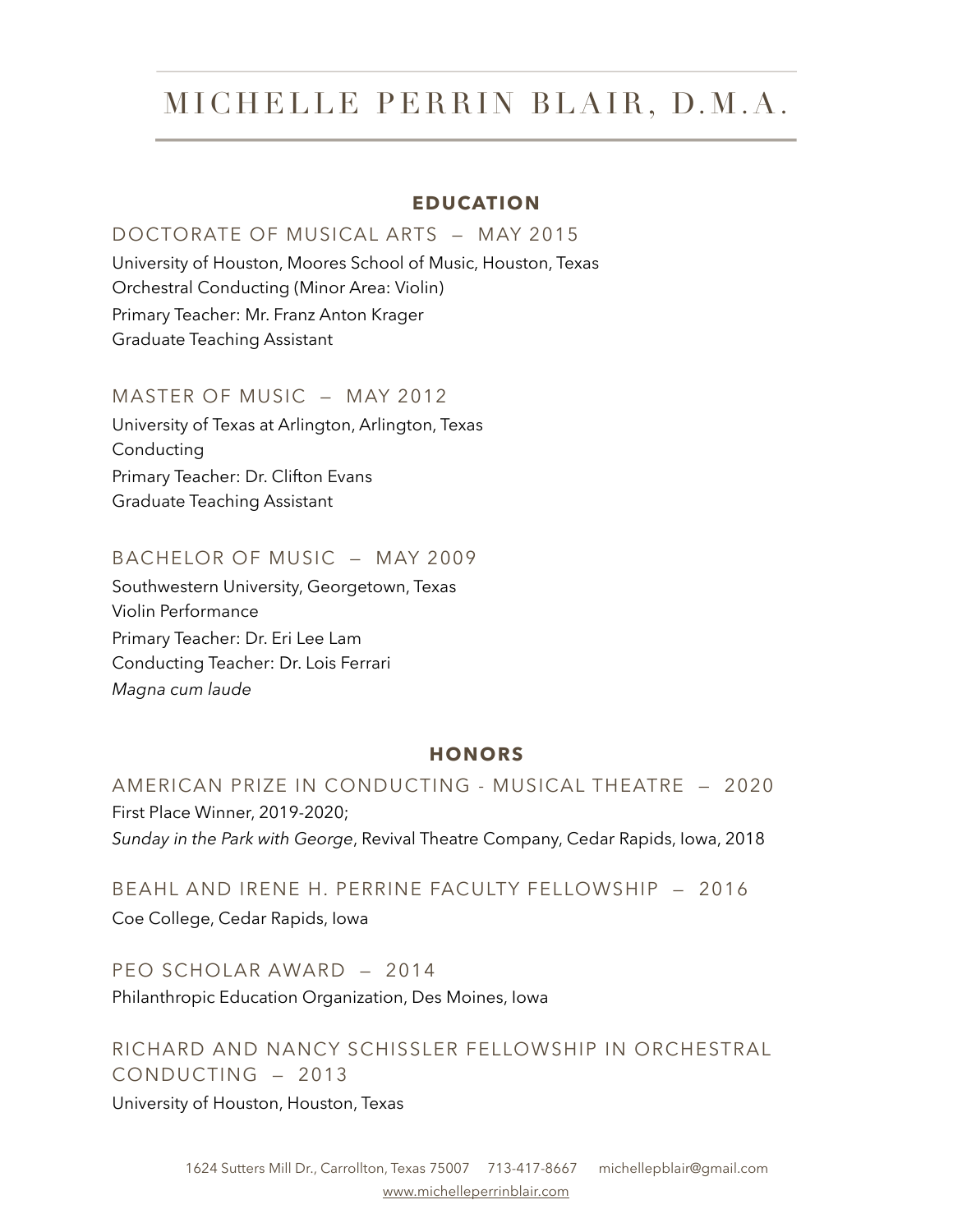#### **HONORS (CONTINUED)**

BERNARD OSHER SCHOLAR — 2012 Pierre Monteux School, Hancock, Maine

OUTSTANDING GRADUATE STUDENT — 2012

University of Texas at Arlington, Arlington, Texas *Awarded by a vote of the Music Department Faculty* 

THE HONOR SOCIETY OF PHI KAPPA PHI — 2011

University of Texas at Arlington, Arlington, Texas

OMICRON DELTA KAPPA NATIONAL LEADERSHIP HONOR SOCIETY — 2008 Southwestern University, Georgetown, Texas

Chapter Secretary

PI KAPPA LAMBDA NATIONAL MUSIC HONOR SOCIETY — 2009 Southwestern University, Georgetown, Texas

MARY LYNN WEBB STARNES MUSIC AWARD — 2009

Southwestern University, Georgetown, Texas

*Given to an outstanding senior "for proficiency in music performance, excellence academic affairs and great promise in the field of music."* 

WHO'S WHO IN AMERICAN UNIVERSITIES & COLLEGES — 2008-2009 Southwestern University, Georgetown, Texas

### EILEEN BLAIN RUDOLPH SCHOLAR AWARD — 2008

Theta Epsilon Chapter of Delta Delta Delta, Southwestern University, Georgetown, Texas *Given to the member of Delta Delta Delta with the highest cumulative GPA at the end of her junior year.* 

PAIDEIA SCHOLAR — 2006-2009

Southwestern University, Georgetown, Texas

DEAN'S LIST — 2005-2009 Southwestern University, Georgetown, Texas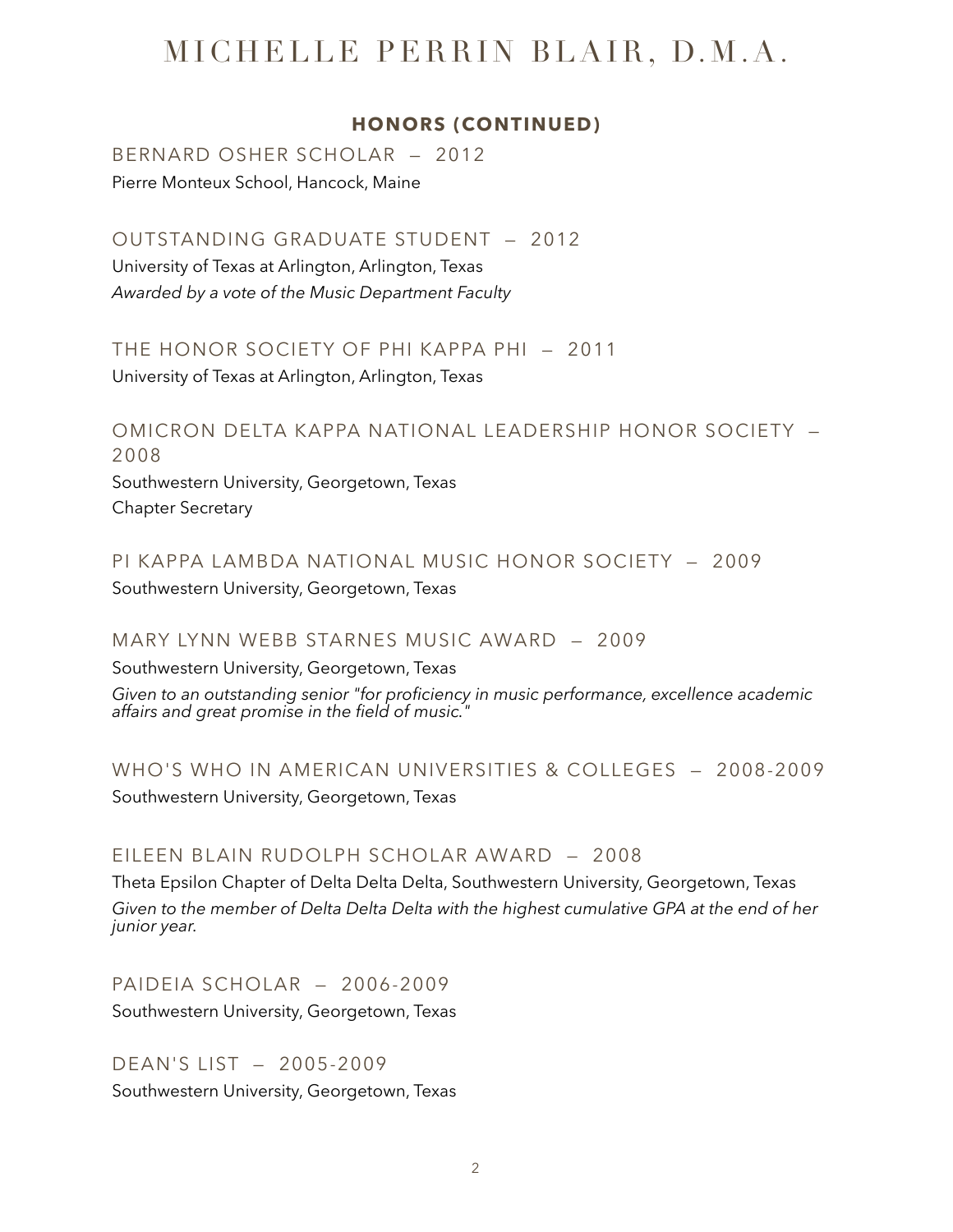#### **CONDUCTING POSITIONS**

CONDUCTOR & OPERATIONS MANAGER — 2017-PRESENT Durward Contemporary Chamber Music Ensemble, Coralville, Iowa

CONDUCTOR-IN-RESIDENCE — 2016-PRESENT Revival Theatre Company, Cedar Rapids, Iowa

FOUNDER & ARTISTIC DIRECTOR — 2018-2020 Premier Chamber Orchestra, Cedar Rapids, Iowa

DIRECTOR OF ORCHESTRAS — 2015-2020 Coe College, Cedar Rapids, Iowa

ARTISTIC DIRECTOR & CONDUCTOR — 2016-2018 Dubuque Symphony Youth Orchestra, Dubuque, Iowa

CONDUCTOR — 2014-2015 Houston Youth Symphony Sinfonia, Houston, Texas

ASSISTANT ORCHESTRA DIRECTOR — 2013-2015 Strake Jesuit College Preparatory/St. Agnes Academy Orchestra, Houston, Texas

ASSOCIATE CONDUCTOR & GENERAL MANAGER — 2012-2015 Moores School of Music Orchestras, University of Houston, Houston, Texas

ASSISTANT DIRECTOR — 2012-2015 AURA Contemporary Ensemble, University of Houston, Houston, Texas

ASSISTANT CONDUCTOR — 2012-2014 Houston Heights Orchestra, Houston, Texas

ASSOCIATE CONDUCTOR — 2010-2012 University of Texas at Arlington Symphony Orchestra, Arlington, Texas

REGULAR GUEST CONDUCTOR — 2010-2012 Lone Star Youth Orchestra, Irving, Texas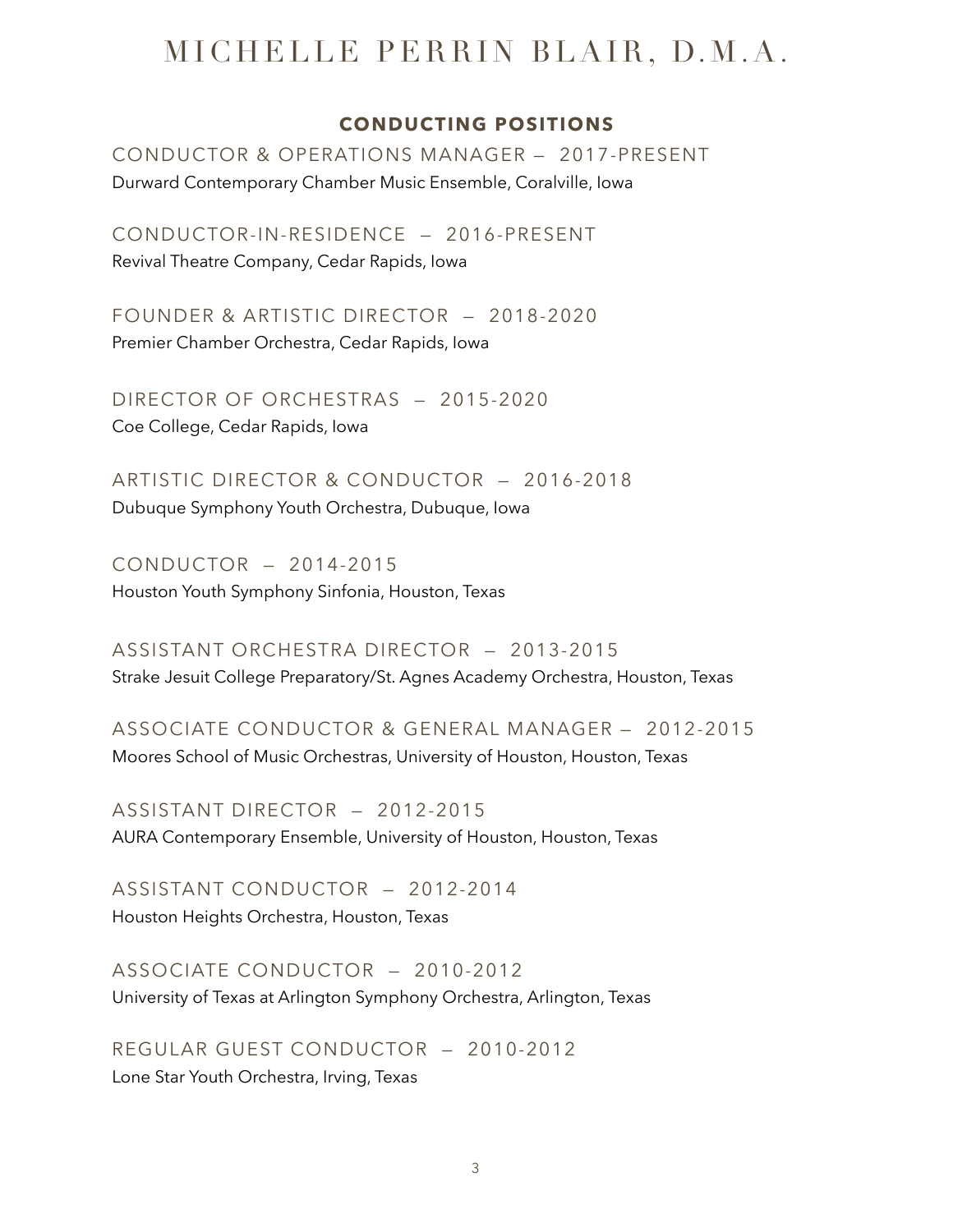### **CONDUCTING POSITIONS (CONTINUED)**

ASSISTANT CONDUCTOR — 2009-2010 Austin Civic Orchestra, Austin, Texas

### **TEACHING AND ARTS ADMINISTRATION**

ORCHESTRA CLINICIAN — 2010-PRESENT American Festival for the Arts, Houston, Texas Cedar Rapids Community School District, Cedar Rapids, Iowa Corridor Honors Festival, Cedar Rapids, Iowa Dubuque Senior High School, Dubuque, Iowa Fort Bend Independent School District, Sugar Land, Texas Hilltop Chamber Festival, Mount Vernon, Iowa Indianola High School, Indianola, Iowa Iowa City School District, Iowa City, Iowa Jefferson Orchestra Invitational, Cedar Rapids, Iowa Kennedy Honors Orchestra, Cedar Rapids, Iowa Linn-Mar Community School District, Marion, Iowa Lone Star Youth Orchestra, Arlington, Texas Metropolitan Orchestra Festival, Cedar Rapids, Iowa Richardson Independent School District, Richardson, Texas SCISTA Honors Orchestra, West Des Moines, Iowa SIESTA Middle School Honors Orchestra, Bettendorf, Iowa TMEA 2015 Convention, San Antonio, Texas TMEA Region 10, Baytown, Texas TMEA Region 13, Richmond, Texas

### ASSISTANT PROFESSOR OF MUSIC — 2015-2020

#### Coe College, Cedar Rapids, Iowa

*Applied Conducting, Arts Administration, Conducting I, Conducting II, Musical Theatre Practicum, Music History and Literature II, Music Theory II, Orchestration, Symphony Orchestra, Violin (Interim Instructor 2016-2018); Recruitment Position.* 

### FOUNDER & DIRECTOR — 2015-2020

Coe College All-State Strings Clinic, Coe College, Cedar Rapids, Iowa Corridor Music Fellowship, Coe College, Cedar Rapids, Iowa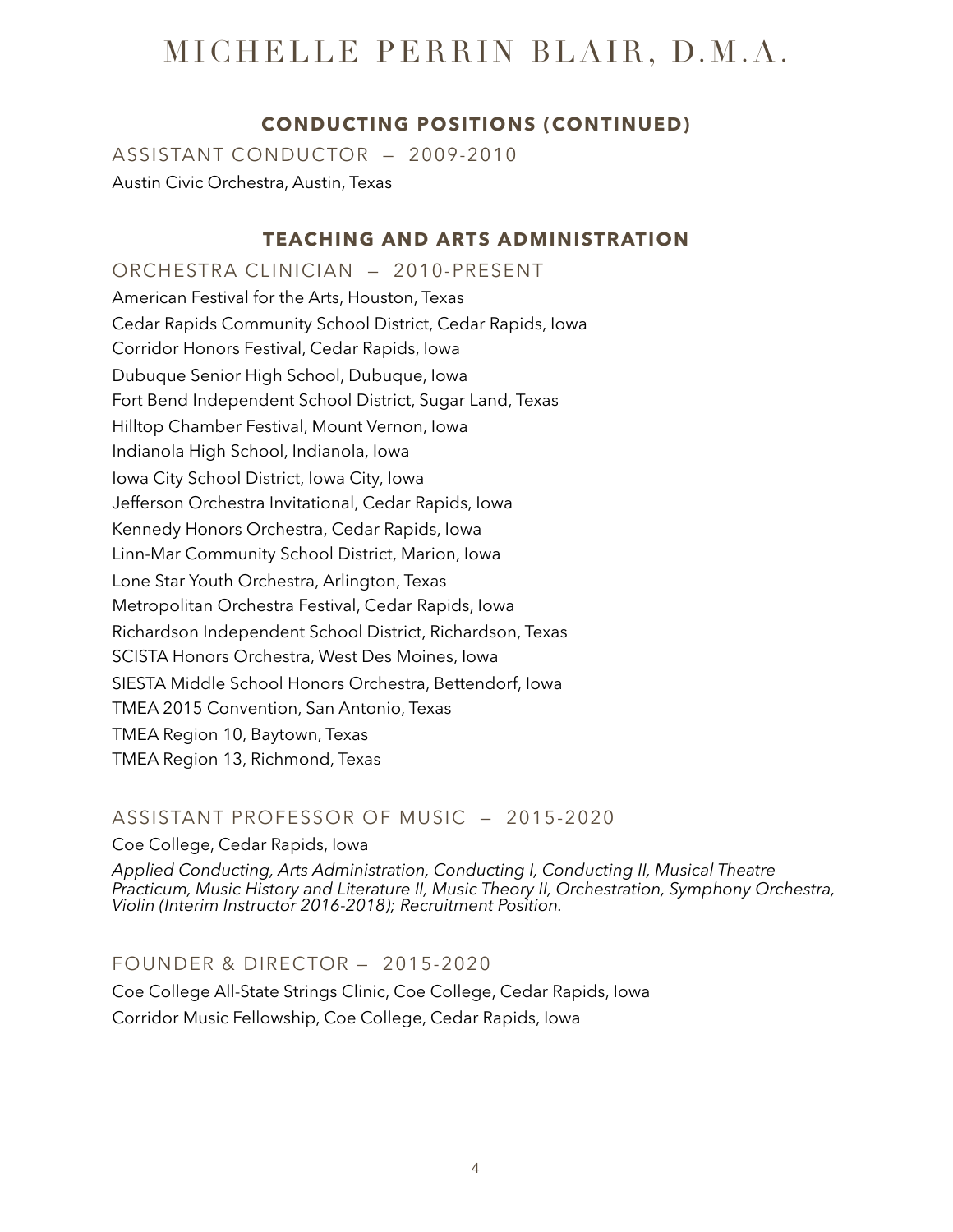#### **TEACHING AND ARTS ADMINISTRATION (CONTINUED)**

OPERATIONS & PERSONNEL MANAGER — 2013 Texas Music Festival, Houston, Texas

FOUNDER & DIRECTOR AND INSTRUCTOR — 2011-2012 String Academy, Arlington Classics Academy, Arlington, Texas

GENERAL MUSIC TEACHER (GRADES PRE-K THROUGH 8) — 2009-2010 FOUNDER & DIRECTOR, ST. LOUIS STRING PROGRAM — 2009-2010 St. Louis Catholic School, Austin, Texas

VIOLIN INSTRUCTOR — 2005-2018 Interim Violin Instructor, Coe College, Cedar Rapids, Iowa (2016-2018)

Strake Jesuit College Preparatory, Houston, Texas (2013-2015) Carrollton-Farmers Branch ISD, Farmers Branch, Texas (2010-2011) Private Studio, Houston, Austin, Dallas, & Georgetown, Texas (2005-2015)

#### **RECORDINGS**

#### PROPHETIC REVOLUTIONS — 2022 (ANTICIPATED RELEASE)

Durward Contemporary Chamber Music Ensemble Jeremy Beck, *In Flight Until Mysterious Midnight* Jodi Goble, *Helen of Troy* (Loralee Songer, mezzo-soprano) Tray Guess, *Prophetic Visions*  Martha Horst, *Rough Ride on an Orange Machine*  Brooke Joyce, *Puirt-à-Beul*  Matthew Evan Taylor, *Joyful Noise, Sound of Defiance* (Megan Ihnen, mezzo-soprano) Jerry Owen, *Serenade and Tango* (Matthew Driscoll, trombone)

#### DAUGHTERS OF EARTH — 2018

Durward Contemporary Chamber Music Ensemble

Martha Horst, *Tutta forza*  Laura Schwartz, *For my Mother*  Elizabeth Comninellis-Foster, *Sydne*  Lisa Schwendinger, *Eclipse*  Lisa Neher, *Twister*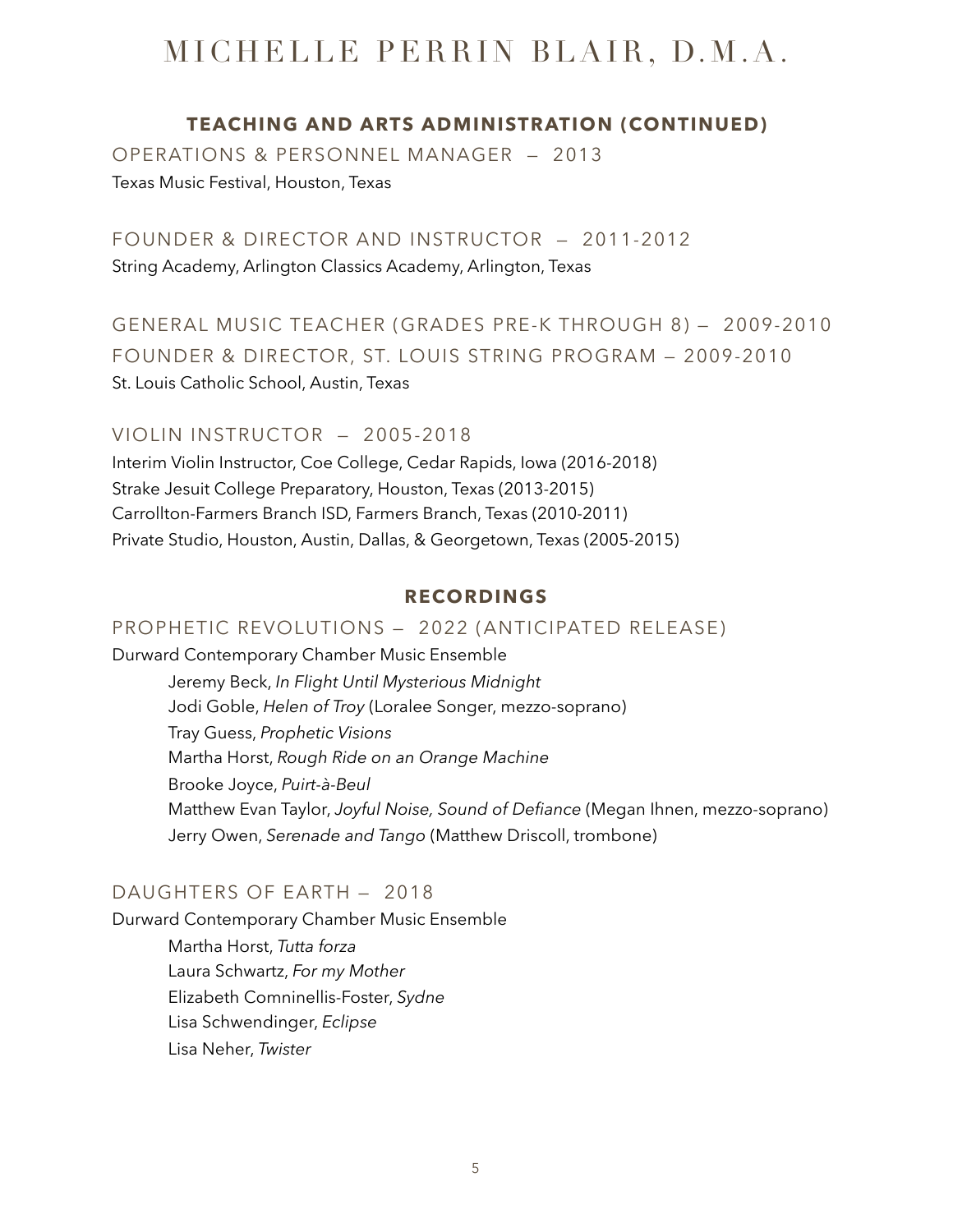### **CONDUCTING PERFORMANCES - GUEST CONDUCTING AND SUMMER FESTIVALS**

| TMEA Region 13 High School Symphony Orchestra<br>William B. Travis High School, Richmond, Texas<br>Danse nègre from African Suite, Samuel Coleridge-Taylor | November 2021    |
|------------------------------------------------------------------------------------------------------------------------------------------------------------|------------------|
| Isaac Albeniz/arr. Arnold, Tango in D, op. 165                                                                                                             |                  |
| Alexander Borodin, Polovtsian Dances from Prince Igor                                                                                                      |                  |
| American Festival for the Arts Summer Festival                                                                                                             | <b>July 2021</b> |
| Denney Theatre, Kinder HSPVA, Houston, Texas                                                                                                               |                  |
| Aaron Copland, Lincoln Portrait                                                                                                                            |                  |
| J. Todd Frazier, narrator                                                                                                                                  |                  |
| Chris Theofanidis, Rainbow Body                                                                                                                            |                  |
| Metropolitan Orchestra Festival                                                                                                                            | February 2020    |
| The Paramount Theatre, Cedar Rapids, Iowa                                                                                                                  |                  |
| Pyotr Ilyich Tchaikovsky, Marche Slave                                                                                                                     |                  |
| Serge Rachmaninoff, Vocalise                                                                                                                               |                  |
| Morton Gould, American Salute                                                                                                                              |                  |
| American Festival for the Arts Summer Festival                                                                                                             | <b>July 2019</b> |
| Miller Outdoor Theatre, Houston, Texas                                                                                                                     |                  |
| Dmitri Kabalevsky, Overture to Colas Breugnon                                                                                                              |                  |
| Claude Debussy/arr. Caplet, Clair de Lune                                                                                                                  |                  |
| Rob Smith, Beacon Fires [world premiere; orchestral version]<br>Ottorino Respighi, Pini di Roma                                                            |                  |
| South Central Iowa Honor Orchestra Concert                                                                                                                 | February 2019    |
| Staplin Performing Arts Center, Valley High School, West Des Moines, Iowa                                                                                  |                  |
| Benjamin Britten, Simple Symphony, I. Boisterous Bourrée; II. Playful Pizzicato                                                                            |                  |
| Gustav Holst, St. Paul's Suite in C major, Op. 29, No. 2, IV. Finale: Allegro                                                                              |                  |
| Richard Meyer, Tango Yumiweeus                                                                                                                             |                  |
| Nikolai Rimsky-Korsakov/arr. Parrish, Dance of the Tumblers                                                                                                |                  |
| Corridor Honors Festival                                                                                                                                   | June 2018        |
| Whipple Auditorium, Cedar Rapids, Iowa                                                                                                                     |                  |
| Suzuki Quartet Selections                                                                                                                                  |                  |
| W. A. Mozart, String Quartet No. 14 in G major, K. 387                                                                                                     |                  |
| Michael Kimber, Danza                                                                                                                                      |                  |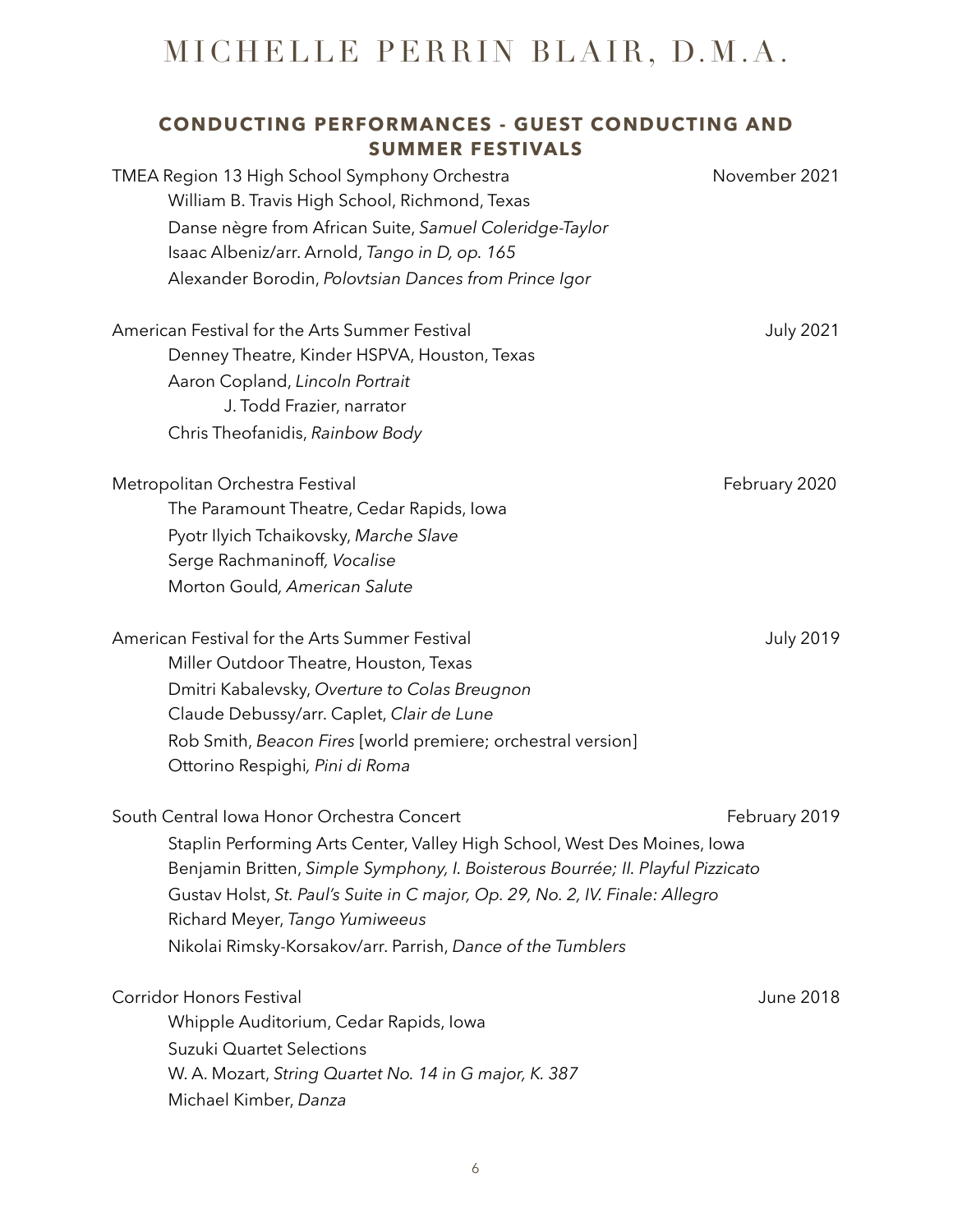### **CONDUCTING PERFORMANCES - GUEST CONDUCTING AND SUMMER FESTIVALS (CONTINUED)**

| Kennedy Honors Orchestra Concert<br>John F. Kennedy High School, Cedar Rapids, Iowa<br>Josh Reznicow, Boisterous Flight<br>Béla Bartók/Monday, Romanian Folk Dances<br>John Rutter, Suite for Strings, III. O Waly Waly; IV. Dashing Away                                                                                                    | February 2017 |
|----------------------------------------------------------------------------------------------------------------------------------------------------------------------------------------------------------------------------------------------------------------------------------------------------------------------------------------------|---------------|
| Metropolitan Orchestra Festival<br>The Paramount Theatre, Cedar Rapids, Iowa<br>Brian Balmages, Dreaming<br>Reinhold Glière, Russian Sailor's Dance                                                                                                                                                                                          | January 2017  |
| SIESTA Middle School Honor Orchestra Concert<br>Bettendorf High School Performing Arts Center, Bettendorf, Iowa<br>Antonín Dvořák/Alshin, Symphony No. 9 "The New World," I. Adagio-Allegro<br>Elliot Del Borgo, Aboriginal Rituals<br>Susan H. Day, Tango Mysterioso<br>Camille Saint-Saëns/Hoffman, Danse Bacchanale from Samson et Dalila | January 2016  |
| Linn-Mar High School Chamber Orchestra II (Guest Conductor & Clinician)<br>St. Mark Lutheran Church, Marion, Iowa<br>Kirt Mosier, Wilds Gallop<br>Edvard Grieg, Åses Død from Peer Gynt Suite<br>Daniel Chisham, Final Quest<br>Norman Dello Joio, Choreography, I. & III.                                                                   | October 2015  |
| Texas Music Educators Association 2015 Clinic/Convention<br>Henry B. Gonzalez Convention Center, San Antonio, Texas<br>Andrew Norman, Gran Turismo                                                                                                                                                                                           | February 2015 |
| Texas Music Educators Association Region 10 High School Orchestra Concert<br>Performing Arts Center, Lee College, Baytown, Texas<br>Andrew Lloyd Webber/Clive Custer, Selections from Phantom of the Opera<br>Aaron Copland, Variations on a Shaker Melody<br>Robert W. Smith, The Great Locomotive Chase                                    | January 2015  |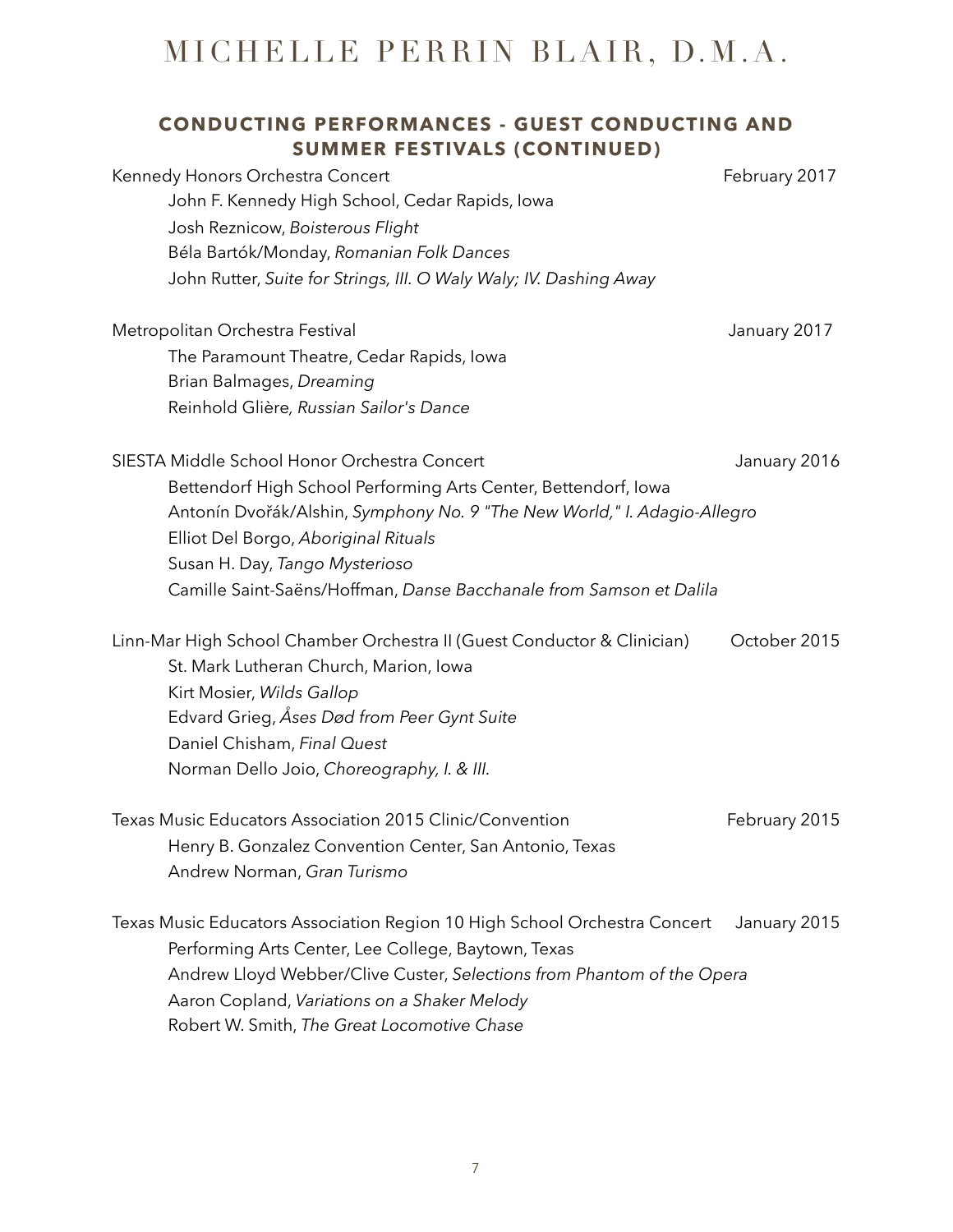### **CONDUCTING PERFORMANCES - GUEST CONDUCTING AND SUMMER FESTIVALS (CONTINUED)** Texas Music Festival Young Artist Chamber Concert Texas Music Festival Young Artist Chamber Concert Dudley Recital Hall, University of Houston, Houston, Texas Andrew Norman, *Gran Turismo*  "Passion and Sacrifice" Baroque Chamber Recital September 2013 Cullen Hall, University of St. Thomas, Houston, Texas Giovanni Battista Pergolesi, *Stabat mater* Marion Russell Dickson, soprano; Grace Brooks, mezzo-soprano Texas Music Festival Young Artist Chamber Concert II Channel Concert II June 2013 Dudley Recital Hall, University of Houston, Houston, Texas Igor Stravinsky, *Selections from the Suite from L'histoire du Soldat*

| The Pierre Monteux School Symphony Concert, Season 69                           | July 2012 |
|---------------------------------------------------------------------------------|-----------|
| The Forest Studio, Hancock, Maine                                               |           |
| Pyotr Ilyich Tchaikovsky, Symphony No. 2, op. 17 "Little Russian," III. Scherzo |           |

| The Pierre Monteux School Symphony Concert, Season 69       | July 2012 |
|-------------------------------------------------------------|-----------|
| The Forest Studio, Hancock, Maine                           |           |
| Edward Elgar, Enigma Variations, Variations VIII through XI |           |

| Lone Star Youth Orchestra 2011 Christmas Concert                                                           | December 2011 |
|------------------------------------------------------------------------------------------------------------|---------------|
| Irving Arts Center, Irving, Texas                                                                          |               |
| Frederick Delius, Sleigh Ride                                                                              |               |
| Pyotr Ilyich Tchaikovsky, Danse Arabe, Danse Chinoise, Danse de la Fée-Dragée from<br>The Nutcracker Suite |               |
| Irving Berlin, White Christmas                                                                             |               |

### **CONDUCTING PERFORMANCES - NEW MUSIC ENSEMBLES**

| Durward Contemporary Ensemble Album Preview Concert                               | August 2021 |
|-----------------------------------------------------------------------------------|-------------|
| Jeremy Beck, In Flight Until Mysterious Midnight                                  |             |
| Jodi Goble, Helen of Troy (Loralee Songer, mezzo-soprano)                         |             |
| Tray Guess, Prophetic Visions                                                     |             |
| Martha Horst, Rough Ride on an Orange Machine                                     |             |
| Brooke Joyce, Puirt-à-Beul                                                        |             |
| Matthew Evan Taylor, Joyful Noise, Sound of Defiance (Megan Ihnen, mezzo-soprano) |             |
| Jerry Owen, Serenade and Tango (Matthew Driscoll, trombone)                       |             |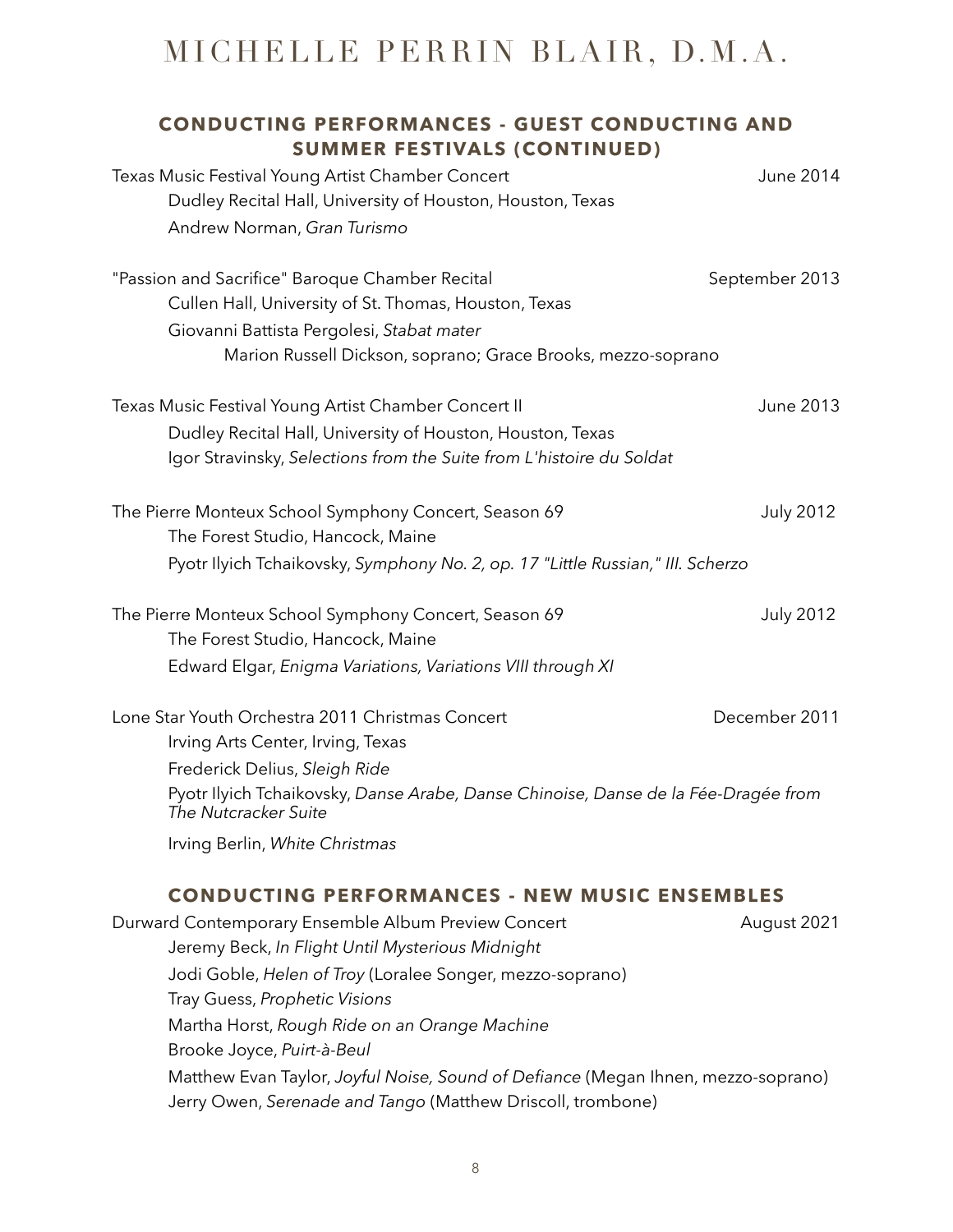### **CONDUCTING PERFORMANCES - NEW MUSIC ENSEMBLES (CONTINUED)**

| Durward Contemporary Ensemble Coe College Residency 3/3<br>Sinclair Auditorium, Coe College, Cedar Rapids, Iowa | May 2019      |
|-----------------------------------------------------------------------------------------------------------------|---------------|
| Ben Hippen, Tiger Dies Alone                                                                                    |               |
| Tray Guess, Prophetic Visions [world premiere]                                                                  |               |
| Brooke Joyce, Grey Skorba, Red Skorba                                                                           |               |
| Jeremy J. Beck, In Flight Until Mysterious Night                                                                |               |
| Jodi Goble, Helen of Troy [world premiere]                                                                      |               |
| Loralee Songer, mezzo-soprano                                                                                   |               |
| Jerry Owen, The Maroon Spittoon in the Tycoon Saloon                                                            |               |
| Durward Contemporary Ensemble Coe College Residency 2/3                                                         | February 2019 |
| Sinclair Auditorium, Coe College, Cedar Rapids, Iowa                                                            |               |
| Darian Thomas, Flowers for Marsha                                                                               |               |
| Meredith Butterworth, "Day Off" from of a simple sound                                                          |               |
| Anthony R. Green, "A Series of Harmonies" from of a simple sound                                                |               |
| Evan Williams, Heavy                                                                                            |               |
| Matthew Evan Taylor, Joyful Noise, Sound of Defiance                                                            |               |
| Megan Ihnen, mezzo-soprano                                                                                      |               |
| Durward Contemporary Ensemble Coe College Residency 1/3                                                         | January 2019  |
| Sinclair Auditorium, Coe College, Cedar Rapids, Iowa                                                            |               |
| Laura Schwartz, For my Mother                                                                                   |               |
| Brooke Joyce, Noria al-Bisriyya                                                                                 |               |

Laura Schwendinger, *Eclipse* 

Elizabeth Comninellis-Foster, *Sydne*  Zach Zubow, *Which Side of the Barrier* 

Martha Horst, *Tutta Forza* 

Lisa Neher*, Twister* 

9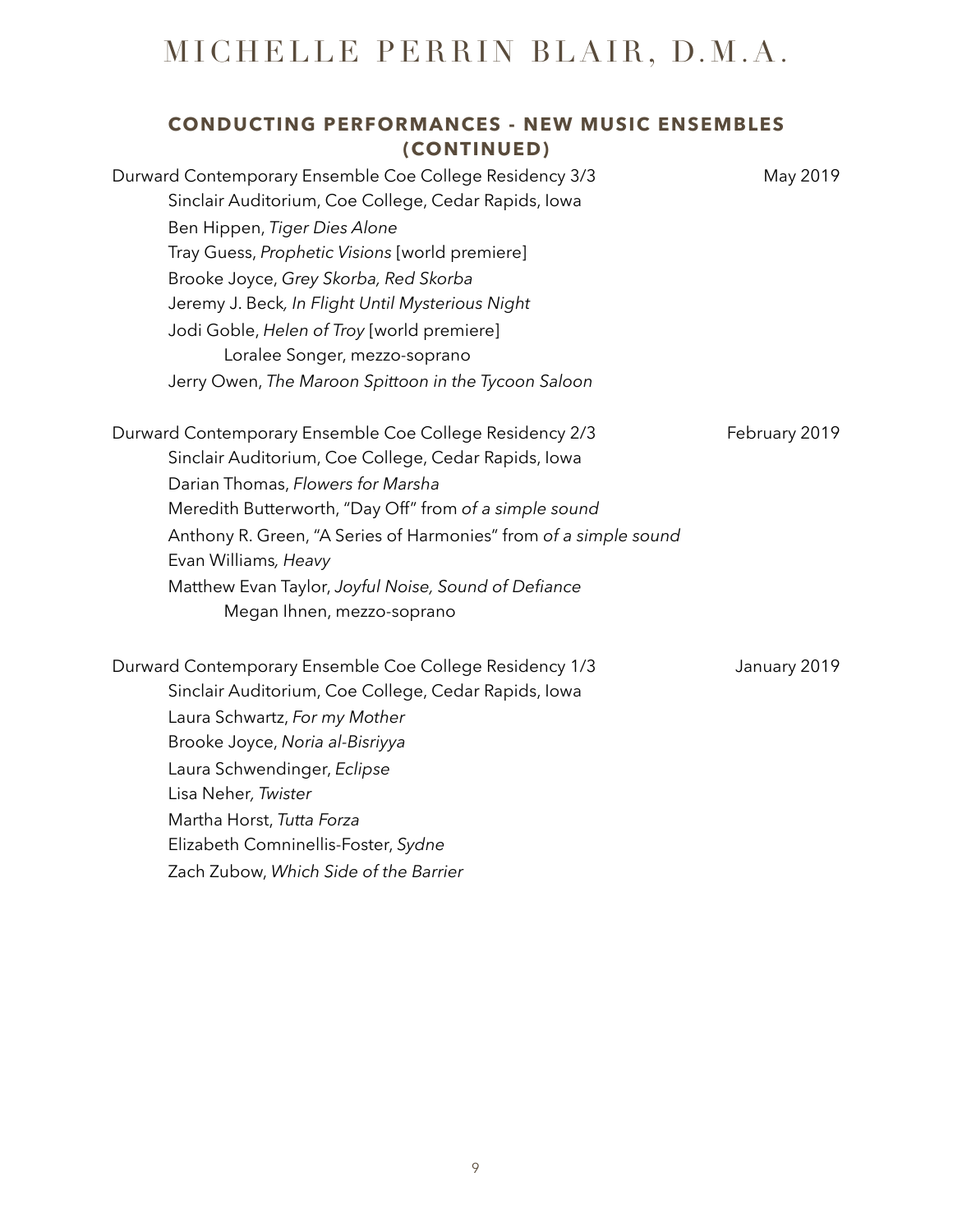### **CONDUCTING PERFORMANCES - NEW MUSIC ENSEMBLES (CONTINUED)**

| Durward Contemporary Ensemble American Cancer Society Fundraiser<br>Ballantyne Auditorium, Kirkwood Community College, Cedar Rapids, Iowa;                                   | August 2017    |
|------------------------------------------------------------------------------------------------------------------------------------------------------------------------------|----------------|
| Luther Memorial Chapel, Grand View Univ., Des Moines, Iowa                                                                                                                   |                |
| Laura Schwartz, For My Mother                                                                                                                                                |                |
| Laura Schwendinger, Brushstrokes, III. Chiaroscuro, V. Pointillism, VI. Sfumato, VII.<br>Collage                                                                             |                |
| Martha Horst, Tutta Forza                                                                                                                                                    |                |
| Lisa Neher, Twister                                                                                                                                                          |                |
| AURA Contemporary Ensemble "Multifaceted"                                                                                                                                    | April 2015     |
| Moores Opera House, University of Houston, Houston, Texas                                                                                                                    |                |
| Blake Wilkins, Hinge [world premiere]                                                                                                                                        |                |
| AURA Contemporary Ensemble "Revolution"                                                                                                                                      | November 2014  |
| Moores Opera House, University of Houston, Houston, Texas                                                                                                                    |                |
| Hee Yun Kim, Memoir of Dong-Hak                                                                                                                                              |                |
| AURA Contemporary Ensemble "Range of Motion"<br>Moores Opera House, University of Houston, Houston, Texas<br>Andrew Norman, Gran Turismo<br>Violin Studio of Dr. Kirsten Yon | April 2014     |
| AURA Contemporary Ensemble "All the Angles"                                                                                                                                  | February 2014  |
| Moores Opera House, University of Houston, Houston, Texas<br>Lorenzo Ferrero, Glamorama Spies                                                                                |                |
| AURA Contemporary Ensemble "Borderlines"                                                                                                                                     | September 2013 |
| Moores Opera House, University of Houston, Houston, Texas                                                                                                                    |                |
| Daniel Asia, Amichai Songs [Houston premiere]<br>Timothy Jones, bass-baritone                                                                                                |                |
| AURA Contemporary Ensemble "Combustible"                                                                                                                                     | April 2013     |
| Moores Opera House, University of Houston, Houston, Texas                                                                                                                    |                |
| John Adams, Shaker Loops, I. Shaking and Trembling                                                                                                                           |                |
| Jeffrey Ryan, Burn                                                                                                                                                           |                |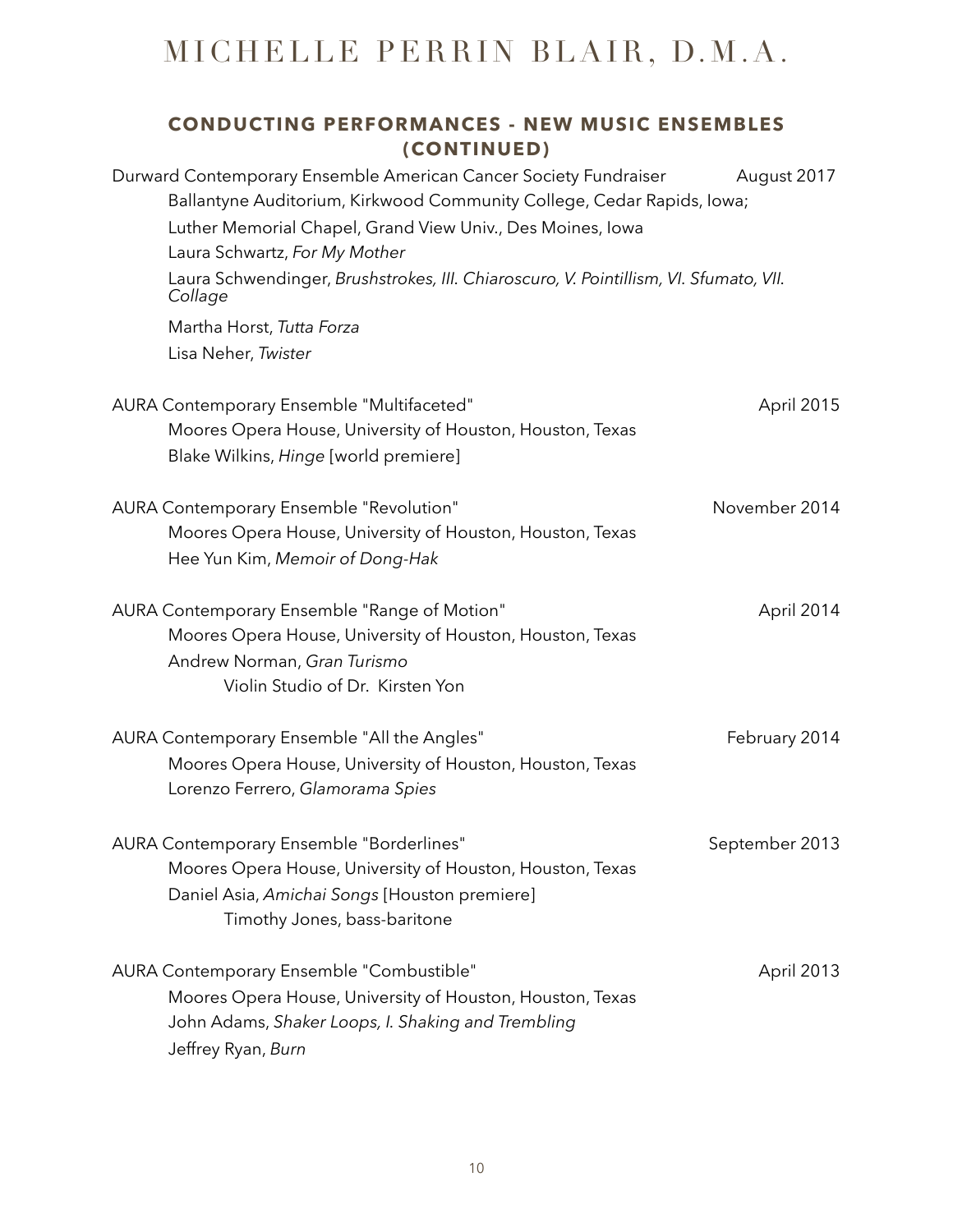### **CONDUCTING PERFORMANCES - NEW MUSIC ENSEMBLES (CONTINUED)**

AURA Contemporary Ensemble "AURA at Avant Garden" November 2012 Avant Garden, Houston, Texas Sean Friar, *Scale 9* AURA Contemporary Ensemble "Transmigration" Movember 2012 Moores Opera House, University of Houston, Houston, Texas Sean Friar, *Scale 9*  **CONDUCTING PERFORMANCES - COE COLLEGE SYMPHONY ORCHESTRA**  Coe College Homecoming Showcase Coe College 2019 Sinclair Auditorium, Coe College, Cedar Rapids, Iowa

Axiom Quartet, guest soloists Coe College Choirs and Symphony Orchestra Collaborative Concert April 2019 Sinclair Auditorium, Coe College, Cedar Rapids, Iowa W. A. Mozart, *Flute Concerto in G major, K. 313, I. Allegro maestoso*  Makayla Kaune, flute Leonard Bernstein*, Chichester Psalms*  Coe College Concert Choir (prepared the orchestra)

Michael Abels, *Urban Legends* 

Faculty and Friends of Music Concerts **February 2019** February 2019 Ballantyne Auditorium, Kirkwood Community College, Cedar Rapids, Iowa; Sinclair Auditorium, Coe College, Cedar Rapids, Iowa Isaac Albeniz/arr. Arnold, *Tango in D, op. 165*  Paul McCartney/arr. Shelly Berg, *Blackbird*  Steve Shanley, piano F. J. Haydn*, Symphony No. 104 in D major ("London")* 

Coe College Symphony Orchestra "William Grant Still in Concert" November 2018 African American Museum of Iowa, Cedar Rapids, Iowa William Grant Still, *Danzas de Panama*  Lecture Recital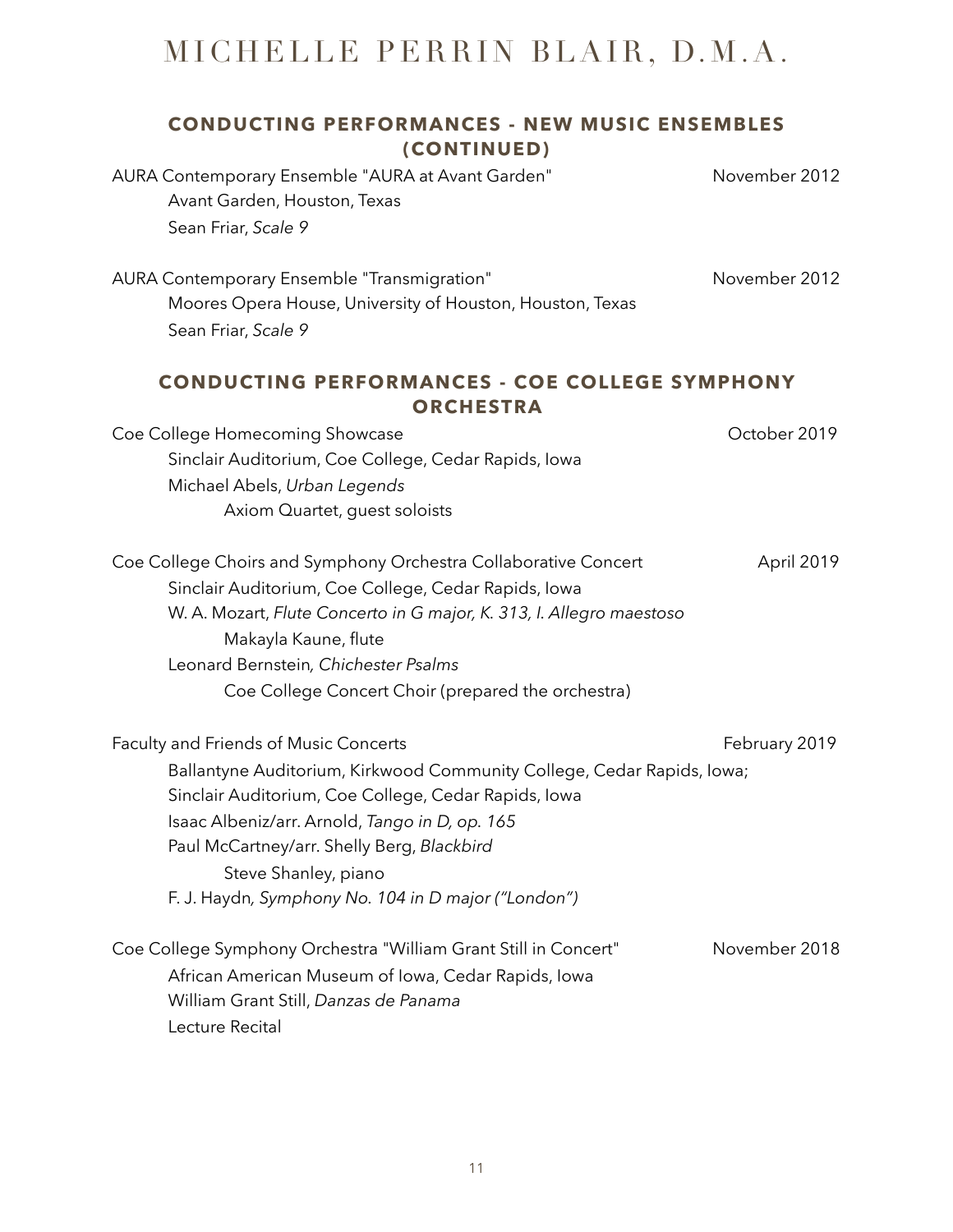### **CONDUCTING PERFORMANCES - COE COLLEGE SYMPHONY ORCHESTRA (CONTINUED)**  Coe College Symphony Orchestra "Folk Dances" November 2018 Sinclair Auditorium, Coe College, Cedar Rapids, Iowa

Johannes Brahms/arr. Schmeling, *Hungarian Dances Nos. 5 & 6*  William Grant Still, *Danzas de Panama*  Gabriel Fauré, *Masques et bergamasques*  Béla Bartók*, Romanian Folk Dances, Sz. 68* 

Coe College Homecoming Showcase New September 2018 Sinclair Auditorium, Coe College, Cedar Rapids, Iowa Lisa Neher, *Twister* [world premiere; orchestral version]

Coe College Symphony Orchestra "High Drama" April 2018 Sinclair Auditorium, Coe College, Cedar Rapids, Iowa Giuseppe Verdi, *Overture to Nabucco*  Cecil Forsyth, *Viola Concerto in G minor, I. Appassionato*  Andrew Acosta, viola Georges Bizet, *Carmen Suite No. 1* 

Faculty and Friends of Music Concert February 2018 Sinclair Auditorium, Coe College, Cedar Rapids, Iowa Hector Berlioz, "*Marche Hongroise," op. 24, from La damnation de Faust*  Max Bruch, *Kol Nidrei, op. 47*  Amy Phelps, cello W. A. Mozart, *Symphony No. 38 in D major, K. 504 ("Prague")*

Coe College Symphony Orchestra "Youthful Imaginings" December 2017 Sinclair Auditorium, Coe College, Cedar Rapids, Iowa Felix Mendelssohn, *Hebrides Overture*  Claude Debussy/orch. Büsser, *Petite Suite*  Benjamin Britten, *Simple Symphony*  Coe College Homecoming Showcase **Community** Coe College Homecoming Showcase

Sinclair Auditorium, Coe College, Cedar Rapids, Iowa Luke Sanders & Duchess, *Into the Underworld* [world premiere]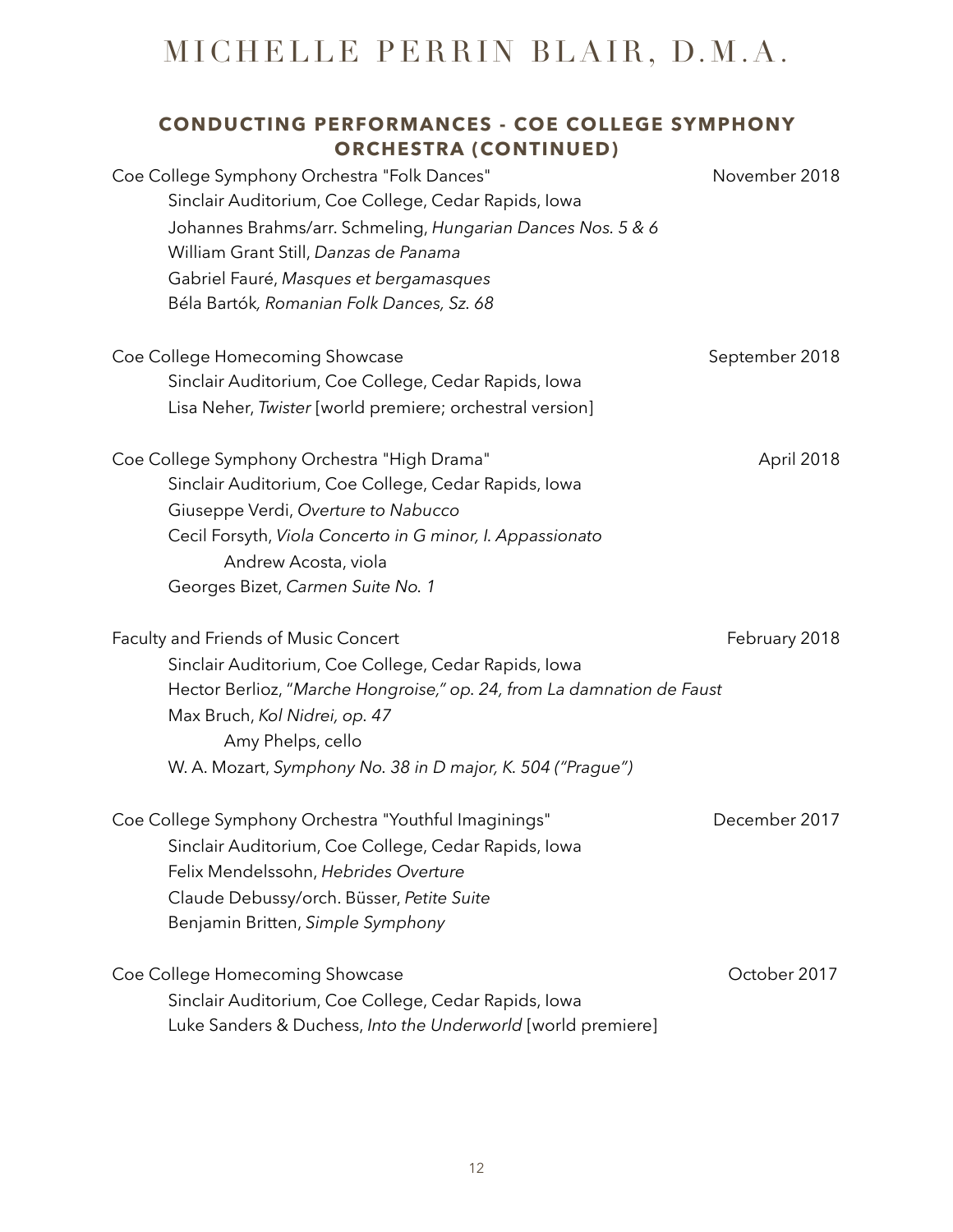| <b>CONDUCTING PERFORMANCES - COE COLLEGE SYMPHONY</b><br><b>ORCHESTRA (CONTINUED)</b>                                                                                                                                                                                                                                                                                                 |               |
|---------------------------------------------------------------------------------------------------------------------------------------------------------------------------------------------------------------------------------------------------------------------------------------------------------------------------------------------------------------------------------------|---------------|
| Coe College Choirs and Symphony Orchestra Collaborative Concert<br>Sinclair Auditorium, Cedar Rapids, Iowa<br>Samuel Barber, Violin Concerto, Op. 14, I. Allegro<br>Hannah Van Deusen, violin                                                                                                                                                                                         | April 2017    |
| Felix Mendelssohn, Psalm 114, "Da Israel aus Ägypten zog," Op.51<br>Coe College Concert Choir and Chorale                                                                                                                                                                                                                                                                             |               |
| Faculty and Friends of Music Concert<br>Sinclair Auditorium, Coe College, Cedar Rapids, Iowa<br>W. A. Mozart, Overture to Don Giovanni<br>Xavier Montsalvatge, Cinco canciones negras<br>Loralee Songer, mezzo-soprano<br>L. van Beethoven, Symphony No. 1 in C major, op. 21                                                                                                         | February 2017 |
| Coe College Symphony Orchestra "Bohemia"<br>Sinclair Auditorium, Coe College, Cedar Rapids, Iowa<br>Leoš Janáček, Suite for Strings<br>Jerry Owen, Two Czech Folk Songs<br>Jerry Owen, guest conductor and composer<br>Antonín Dvořák, Czech Suite, op. 39                                                                                                                            | November 2016 |
| Coe College Homecoming Showcase<br>Sinclair Auditorium, Coe College, Cedar Rapids, Iowa<br>George Gershwin/arr. Whitney, An "American in Paris" Suite                                                                                                                                                                                                                                 | October 2016  |
| Coe College Symphony Orchestra "American Voices"<br>Sinclair Auditorium, Coe College, Cedar Rapids, Iowa<br>Joshua Reznicow, Joie de vivre [world premiere of full orchestra version]<br>W. A. Mozart, "Vedrai, carino" from Don Giovanni<br>Gian Carlo Menotti, "My Sleeping Beauty" from The Hero<br>Samantha Vaske, mezzo-soprano<br>Aaron Copland, Four Dance Episodes from Rodeo | April 2016    |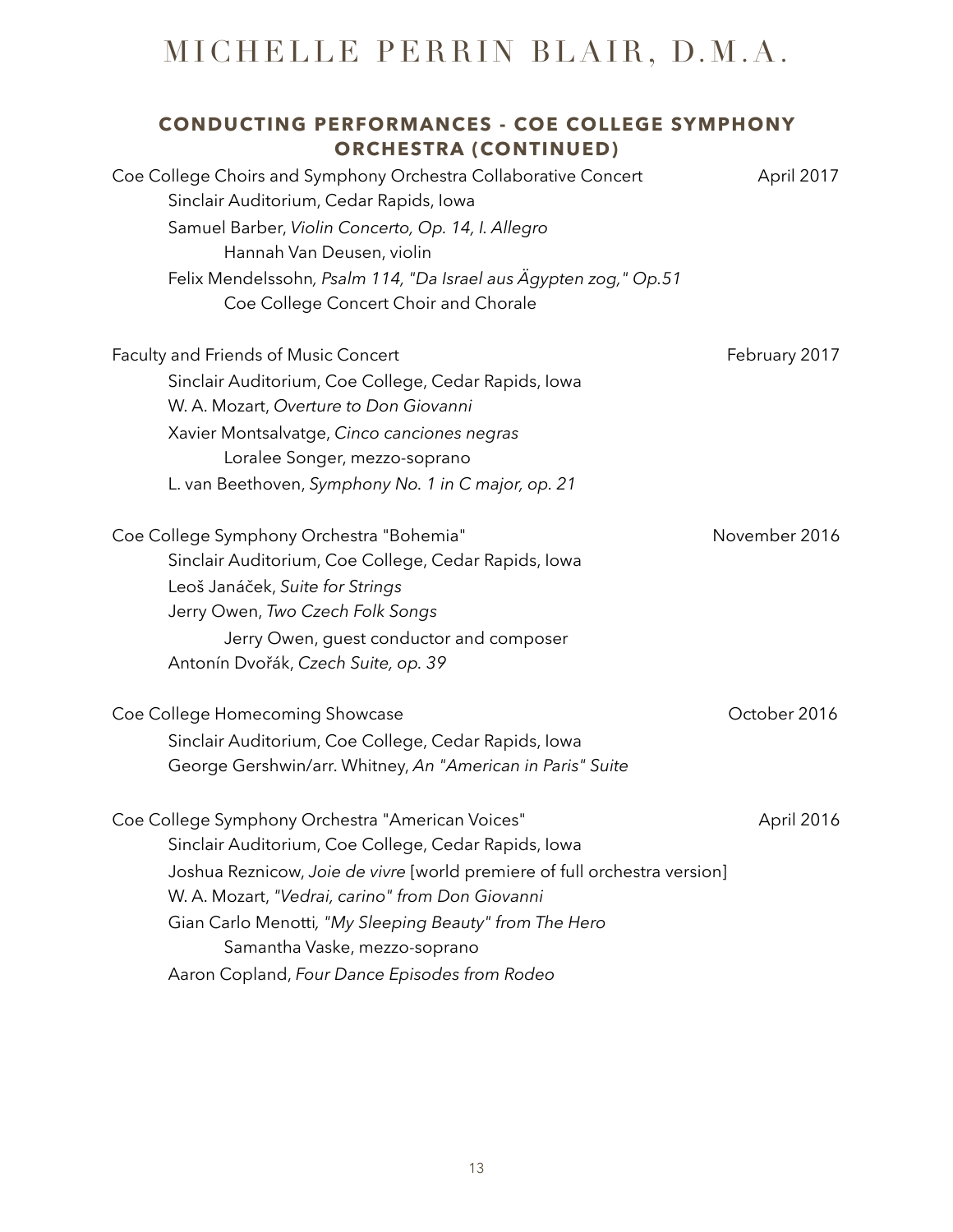### **CONDUCTING PERFORMANCES - COE COLLEGE SYMPHONY ORCHESTRA (CONTINUED)**

| Faculty and Friends of Music Concert<br>Sinclair Auditorium, Coe College, Cedar Rapids, Iowa<br>W. A. Mozart, Overture to La clemenza di Tito, K. 621<br>G. F. Handel, Organ Concerto No. 13 in F "Cuckoo and Nightingale"<br>Brett Wolgast, organ<br>F. J. Haydn, Symphony No. 89 in F, Hob. 1/89     | February 2016              |
|--------------------------------------------------------------------------------------------------------------------------------------------------------------------------------------------------------------------------------------------------------------------------------------------------------|----------------------------|
| Coe College Music Department International Tour<br>San José, La Fortuna, & Quepos, Costa Rica<br>Pyotr Ilyich Tchaikovsky, Serenade for Strings in C, op. 48, III. IV.<br>J. S. Bach, Cantata "Nun komm der Heiden Heiland," BWV 62                                                                    | December 2015-January 2016 |
| Coe College Symphony Orchestra "A Season for Strings"<br>Sinclair Auditorium, Coe College, Cedar Rapids, Iowa<br>Morten Lauridsen/Dackow, O Magnum Mysterium<br>J. S. Bach, Cantata "Nun komm, der Heiden Heiland," BWV 62<br>Pyotr Ilyich Tchaikovsky, Serenade for Strings in C, op. 48, I. III. IV. | November 2015              |
| Coe College Homecoming Showcase<br>Sinclair Auditorium, Coe College, Cedar Rapids, Iowa<br>Arturo Márquez, Danzón No. 2                                                                                                                                                                                | October 2015               |
| <b>CONDUCTING PERFORMANCES - YOUTH ORCHESTRAS</b><br>Premier Chamber Orchestra Fall 2019 Concert<br>Daehler-Kitchin Auditorium, Coe College, Cedar Rapids, Iowa<br>Antonín Dvořák, Serenade for Strings in E major, op. 22                                                                             | September 2019             |

Premier Chamber Orchestra Inaugural Concert **March 2019** March 2019 Ballantyne Auditorium, Kirkwood Community College, Cedar Rapids, Iowa L. van Beethoven, *Symphony No. 5 in C minor, op. 67* 

| Dubuque Symphony Youth Orchestra Spring Concert                    | May 2018 |
|--------------------------------------------------------------------|----------|
| Five Flags Theatre, Dubuque, Iowa                                  |          |
| George Gershwin/arr. Whitney, An "American in Paris" Suite         |          |
| Samuel Barber, Intermezzo from Vanessa                             |          |
| Aaron Copland, Four Dance Episodes from Rodeo, I. Buckaroo Holiday |          |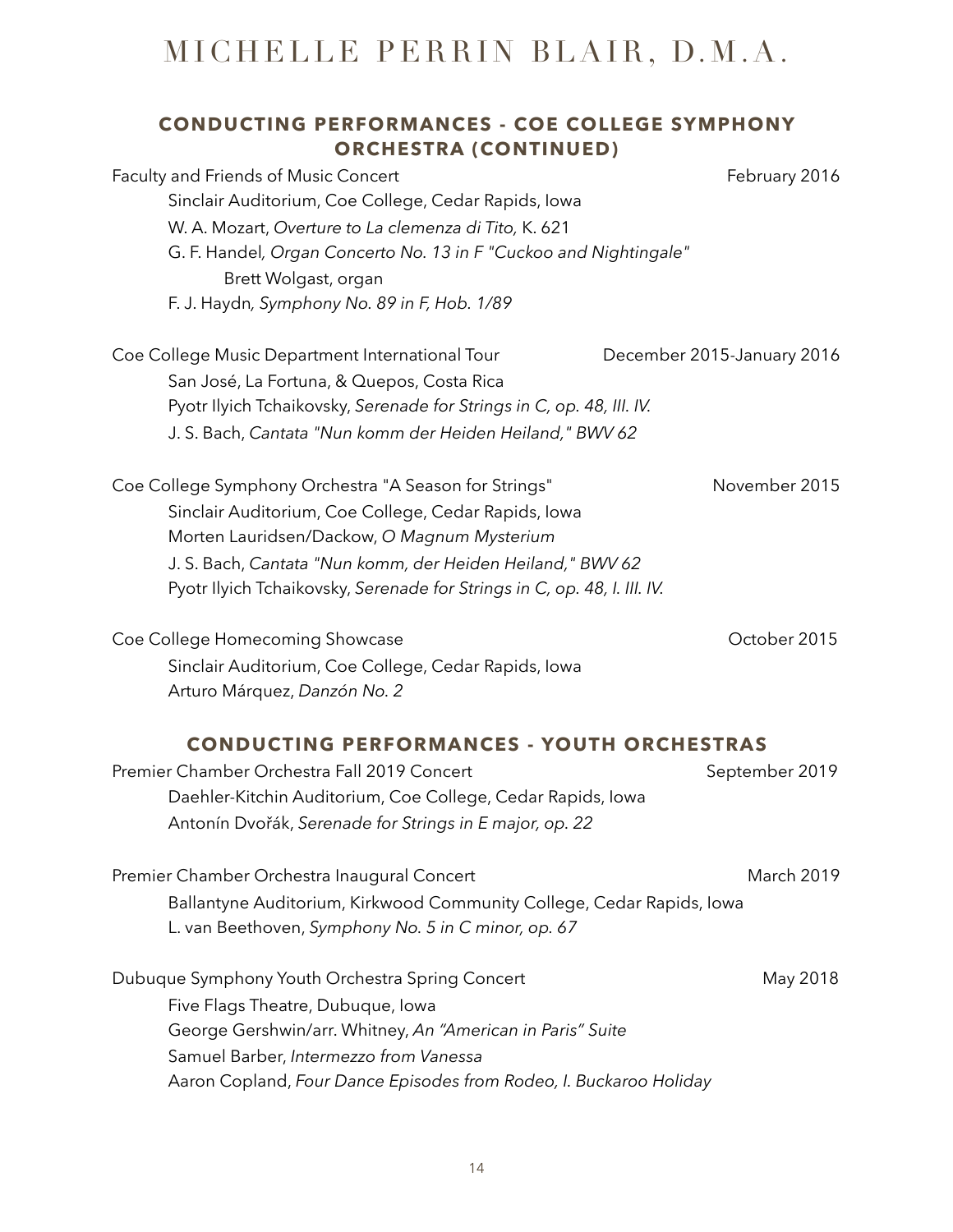| <b>CONDUCTING PERFORMANCES - YOUTH ORCHESTRAS</b>                                         |               |
|-------------------------------------------------------------------------------------------|---------------|
| (CONTINUED)                                                                               |               |
| Dubuque Symphony Youth Orchestra Spring Concert                                           | February 2018 |
| Five Flags Theatre, Dubuque, Iowa                                                         |               |
| Isaac Albeniz/arr. Arnold, Tango in D, op. 165                                            |               |
| W. A. Mozart, Piano Concerto No. 19 in F major, K. 459, I. Allegro                        |               |
| Toby Doffing, piano                                                                       |               |
| Claude Debussy/orch. Büsser, Petite Suite                                                 |               |
| Dubuque Symphony Youth Orchestra Spring Concert                                           | November 2017 |
| Five Flags Theatre, Dubuque, Iowa                                                         |               |
| Antonín Dvořák, Symphony No. 8 in G major, op. 88                                         |               |
| Dubuque Symphony Youth Orchestra Spring Concert                                           | May 2017      |
| Five Flags Theatre, Dubuque, Iowa                                                         |               |
| Johannes Brahms/Parlow, Hungarian Dances No. 5 and 6                                      |               |
| Gabriel Fauré, Pavane, Op. 50                                                             |               |
| Dmitri Shostakovich, Symphony No. 5 in D minor, Op. 47, IV. Allegro non troppo            |               |
| Dubuque Symphony Youth Orchestra Winter Concert                                           | February 2017 |
| Western Dubuque High School, Epworth, Iowa                                                |               |
| Aram Khachaturian/Bourdon, "Waltz" from Masquerade Suite                                  |               |
| F. J. Haydn, Divertimento in C major, Hob. XIV: 4, I. Allegro<br>Danielle Dadisman, piano |               |
| Camille Saint-Saëns, Carmen Suite No. 1                                                   |               |
|                                                                                           |               |
| Dubuque Symphony Youth Orchestra Fall Concert                                             | November 2016 |
| Five Flags Theatre, Dubuque, Iowa                                                         |               |
| W. A. Mozart, Overture to Die Entführung aus dem Serail, K. 384                           |               |
| Camille Saint-Saëns, Danse Bacchanale from Samson et Dalila                               |               |
| Franz Schubert, Symphony No. 8 in B minor ("Unfinished"), D. 759                          |               |
| Houston Youth Symphony Sinfonia Spring 2015 Concert                                       | May 2015      |
| Stude Hall, Rice University, Houston, Texas                                               |               |
| Richard Wagner/Dackow, Rienzi Overture                                                    |               |
| Aram Khatchaturian, Masquerade Suite, Waltz                                               |               |
| Camille Saint-Saëns/Isaac, Danse Bacchanale from Samson et Dalila                         |               |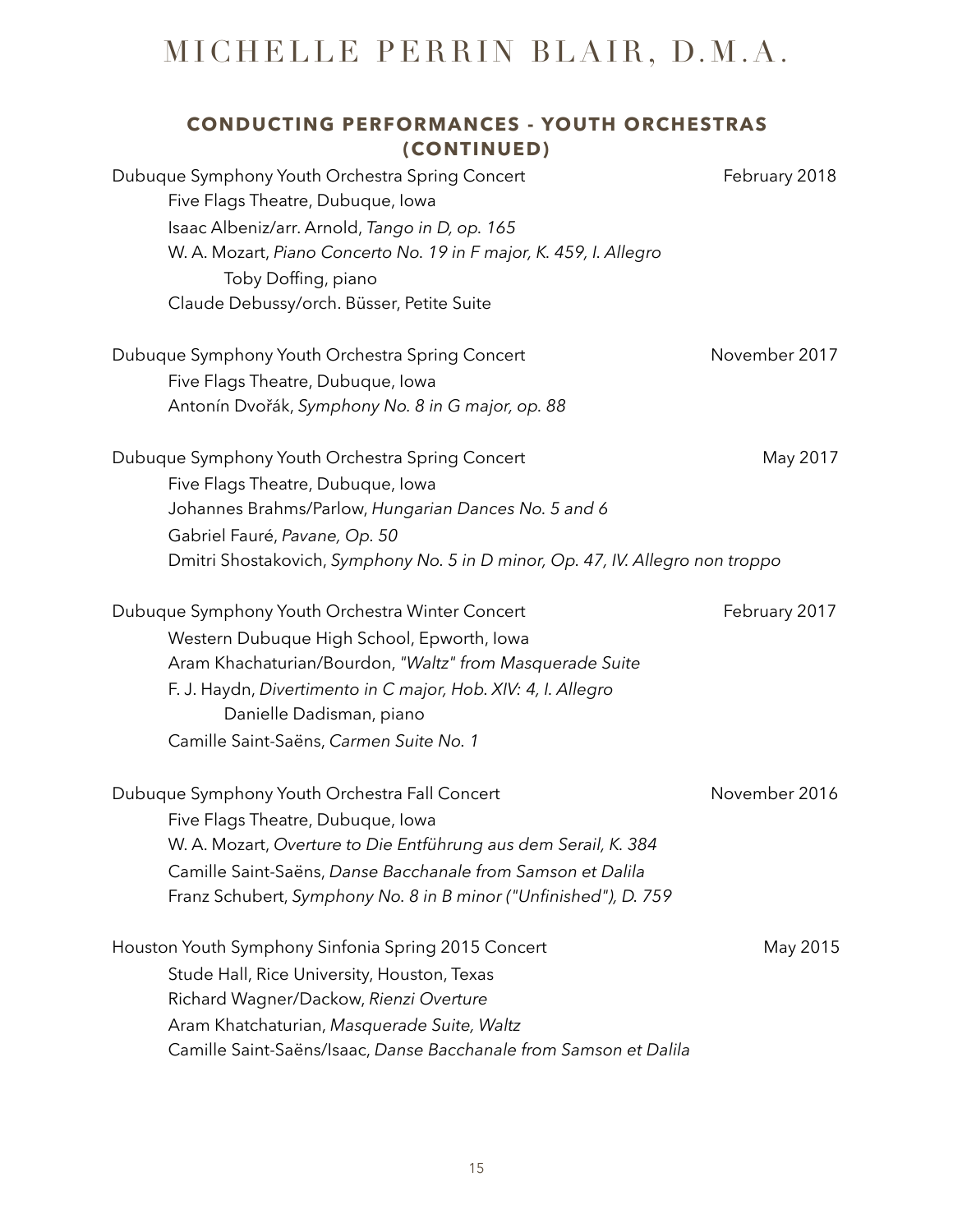| <b>CONDUCTING PERFORMANCES - YOUTH ORCHESTRAS</b><br>(CONTINUED)                                                                                                                                                                                                                      |                   |
|---------------------------------------------------------------------------------------------------------------------------------------------------------------------------------------------------------------------------------------------------------------------------------------|-------------------|
| Houston Youth Symphony Sinfonia Winter 2014-2015 Concert<br>Stude Hall, Rice University, Houston, Texas<br>Antonín Dvořák, Slavonic Dances, Op. 46, No. 8 "Furiant"<br>Claude Debussy/Merle Isaac, "En Bateau" and "Ballet" from Petite Suite<br>Elliot Del Borgo, Aboriginal Rituals | January 2015      |
| Strake Jesuit/St. Agnes Academy Christmas Concert<br>Parsley Center, Strake Jesuit College Preparatory, Houston, Texas<br>Arcangelo Corelli, Concerto Grosso in G minor, Op. 6, No. 8, "Christmas Concerto"                                                                           | December 2014     |
| Houston Youth Symphony Fall 2014 Concert<br>Stude Hall, Rice University, Houston, Texas<br>Bedřich Smetana, "Polka" from The Bartered Bride<br>Modest Mussorgsky/Kindler, Love Music from Boris Godunov<br>Igor Stravinsky/Isaac, "Berceuse and Finale" from The Firebird Suite       | November 2014     |
| Strake Jesuit/St. Agnes Academy Spring 2014 Concert<br>Parsley Center, Strake Jesuit College Preparatory, Houston, Texas<br>Alexander von Kreisler, Intermezzo<br>Felix Mendelssohn, String Symphony No. 1 in C major, I. Allegro                                                     | May 2014          |
| Strake Jesuit/St. Agnes Academy Christmas Concert<br>Parsley Center, Strake Jesuit College Preparatory, Houston, Texas<br>J. S. Bach, Little Christmas Concerto (from Cantata No. 142)                                                                                                | December 2013     |
| <b>CONDUCTING PERFORMANCES - MUSICAL THEATRE</b><br>Coe College Theatre Department Spring 2019 Musical (Co-Music Director)<br>Dows Theatre, Coe College, Cedar Rapids, Iowa<br>Tom Kitt and Brian Yorkey, Next to Normal                                                              | April 2019        |
| Revival Theatre Company<br>Sinclair Auditorium, Coe College, Cedar Rapids, Iowa<br>Stephen Sondheim and James Lapine, Sunday in the Park with George                                                                                                                                  | November 2018     |
| Revival Theatre Company<br>Sinclair Auditorium, Coe College, Cedar Rapids, Iowa<br>Stephen Flaherty and Lynn Ahrens, Ragtime                                                                                                                                                          | <b>March 2018</b> |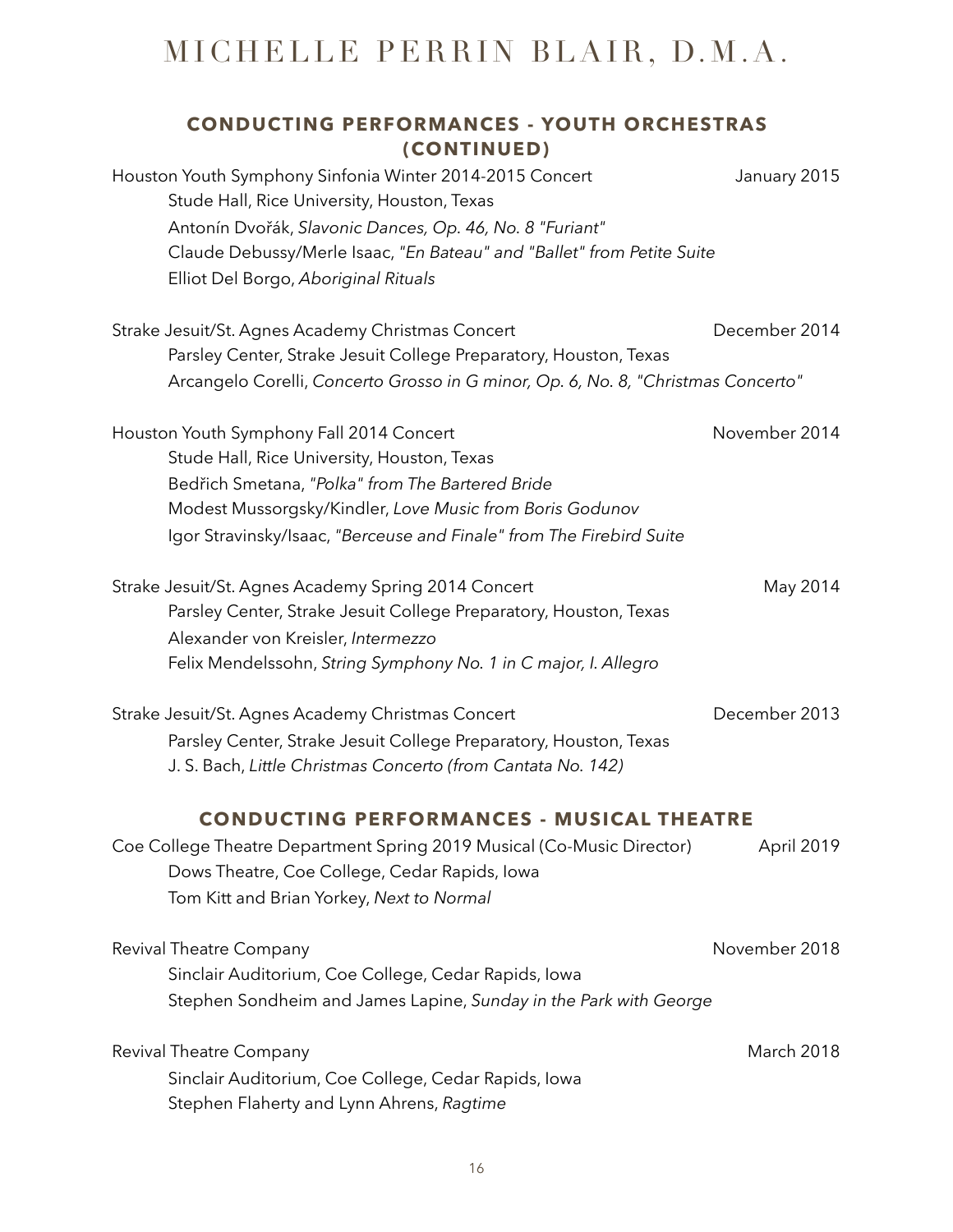| CONDUCTING PERFORMANCES - MUSICAL THEATRE (CONTINUED)<br>Coe College Theatre Department Fall 2017 Musical (Co-Music Director)<br>Dows Theatre, Coe College, Cedar Rapids, Iowa<br>Ellie Greenwich & Friends and Ann Beatts, Leader of the Pack                                                                                             | November 2017 |
|--------------------------------------------------------------------------------------------------------------------------------------------------------------------------------------------------------------------------------------------------------------------------------------------------------------------------------------------|---------------|
| Revival Theatre Company<br>Dows Theatre, Coe College, Cedar Rapids, Iowa<br>Henry Mancini and Blake Edwards, Victor/Victoria                                                                                                                                                                                                               | June 2017     |
| Coe College Theatre Department Spring 2016 Musical (Co-Music Director)<br>Dows Theatre, Coe College, Cedar Rapids, Iowa<br>Clark Gesner and John Gordon, You're A Good Man Charlie Brown                                                                                                                                                   | February 2017 |
| Revival Theatre Company<br>Sinclair Auditorium, Coe College, Cedar Rapids, Iowa<br>Andrew Lloyd Webber and Tim Rice, Evita                                                                                                                                                                                                                 | November 2016 |
| Revival Theatre Company<br>Dows Theatre, Coe College, Cedar Rapids, Iowa<br>Jule Styne and Bob Merrill, Funny Girl                                                                                                                                                                                                                         | June 2016     |
| Coe College Theatre Department Fall 2015 Musical (Music Director)<br>Dows Theatre, Coe College, Cedar Rapids, Iowa<br>Stephen Sondheim and George Furth, Merrily We Roll Along                                                                                                                                                             | November 2015 |
| <b>CONDUCTING PERFORMANCES - MOORES SCHOOL ORCHESTRAS,</b><br>UNIVERSITY OF HOUSTON                                                                                                                                                                                                                                                        |               |
| Doctoral Lecture Recital "Frederick Stock, Richard Strauss, and the<br>Chicago Symphony Orchestra (1895-1942)"<br>Winston Band Complex, University of Houston, Houston, Texas<br>Frederick Stock, Symphonic Variations, op. 7 (abridged); excerpts from<br>Richard Strauss, Symphony No. 2 in F minor; Till Eulenspiegel; Ein Heldenleben. | May 2015      |
| Houston Ballet II & Houston Ballet Academy Performance<br>Moores Opera House, University of Houston, Houston, Texas<br>Gioacchino Rossini, Overture to La scala di seta                                                                                                                                                                    | April 2015    |

Choreography by Sally Rojas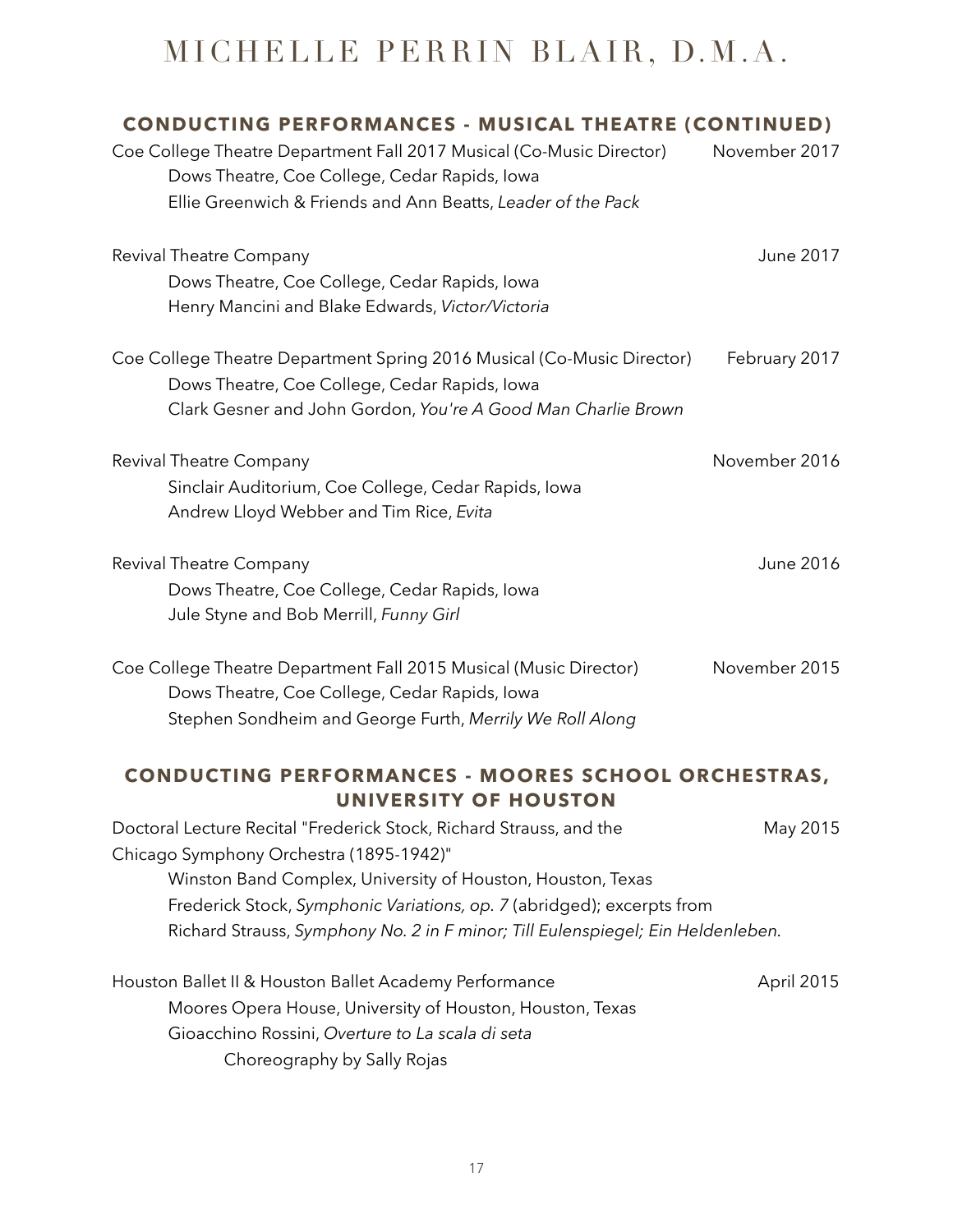| <b>CONDUCTING PERFORMANCES - MOORES SCHOOL ORCHESTRAS,</b><br>UNIVERSITY OF HOUSTON (CONTINUED)                                                                                                                  |               |
|------------------------------------------------------------------------------------------------------------------------------------------------------------------------------------------------------------------|---------------|
| Moores School of Music MM Composition Recital<br>Dudley Recital Hall, University of Houston, Houston, Texas<br>Joshua Zinn, Crisis Engine [world premiere]                                                       | April 2015    |
| Moores School Chamber Orchestra Fall 2014 Concert<br>Moores Opera House, University of Houston, Houston, Texas<br>Alberto Ginastera, Variaciones Concertantes, op. 23                                            | October 2014  |
| Moores School of Music Undergraduate Student Recital<br>Dudley Recital Hall, University of Houston, Houston, Texas<br>Joseph Bologne Chevalier de Saint-Georges, Violin Concerto in D major, op. Posth.2         | April 2014    |
| Carly Galloway, violin                                                                                                                                                                                           |               |
| Moores School of Music DMA Composition Recital<br>Mark Buller, Of Shrapnel and Blood [world premiere]<br>Stephanie Handal, soprano; Cecy Duarte, mezzo-soprano; Brian Yeakley, tenor;<br>Trevor Martin, baritone | April 2014    |
| Moores School of Music Conducting Studio Recital<br>Moores Opera House, University of Houston, Houston, Texas<br>Rob Smith, Push                                                                                 | March 2014    |
| Moores School Chamber Orchestra Fall 2013 Concert<br>Moores Opera House, University of Houston, Houston, Texas<br>Antonio Vivaldi, Bassoon Concerto in E minor, RV 484<br>Ellis Montes, bassoon                  | November 2013 |
| Moores School of Music DMA Vocal Recital<br>Dudley Recital Hall, University of Houston, Houston, Texas<br>Francis Poulenc, Le bal masqué<br>James Rodriguez, baritone                                            | November 2013 |
| Moores School Symphony Orchestra 2012/13 Season Finale<br>Grace Presbyterian Church, Houston, Texas<br>Anton Bruckner, Symphonic Prelude in C minor [Texas premiere]                                             | April 2013    |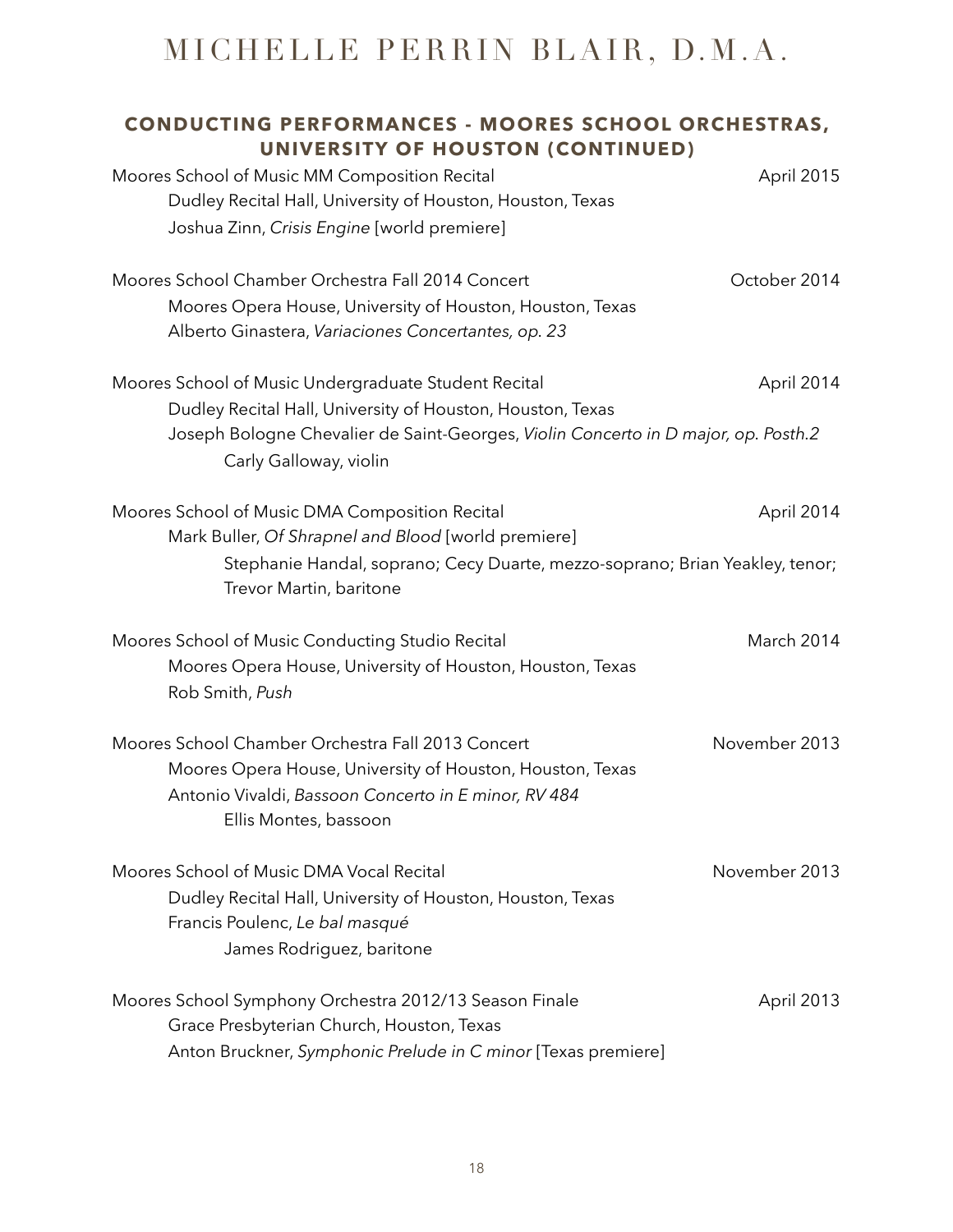### **CONDUCTING PERFORMANCES - MOORES SCHOOL ORCHESTRAS, UNIVERSITY OF HOUSTON (CONTINUED)**  Moores School Chamber Orchestra Fall 2012 Concert November 2012 Moores Opera House, University of Houston, Houston, Texas Franz Schubert, *Symphony No. 4 in C minor "Tragic," D. 417*  **CONDUCTING PERFORMANCES - UNIVERSITY OF TEXAS AT ARLINGTON SYMPHONY ORCHESTRA**  Master's Degree Recital, Part 2 April 2012 Irons Recital Hall, University of Texas at Arlington, Arlington, Texas Ottorino Respighi, *Fountains of Rome* University of Texas at Arlington Conducting Studio Recital March 2012 Irons Recital Hall, University of Texas at Arlington, Arlington, Texas W. A. Mozart, *Oboe Concerto in C major, K. 314*  Ludwig van Beethoven*, Symphony No. 1 in C major, op. 21, I. Allegro con brio*  University of Texas at Arlington Concerto Competition Winners' Recital February 2012 Irons Recital Hall, University of Texas at Arlington, Arlington, Texas Paul Bonneau, *Concerto for Alto Saxophone, I. Allegro-Più lento* Martin Padilla, alto saxophone W. A. Mozart, *"Ruhe sanft, meine holdes Leben," from Zaide* F. J. Haydn, *Salve Regina in E major, I. Adagio* Jerilyn Chou, soprano Master's Degree Recital, Part 1 and 2011 and 2011 Irons Recital Hall, University of Texas at Arlington, Arlington, Texas Ludwig van Beethoven, *Symphony No. 5 in C minor, op. 67* University of Texas at Arlington Symphony Orchestra 2010-2011 Spring Concert April 2011 Irons Recital Hall, University of Texas at Arlington, Arlington, Texas Giuseppe Verdi, *Overture to Nabucco* University of Texas at Arlington Concerto Competition Winners' Recital February 2011

Irons Recital Hall, University of Texas at Arlington, Arlington, Texas

Aaron Copland, *Four Dance Episodes from Rodeo*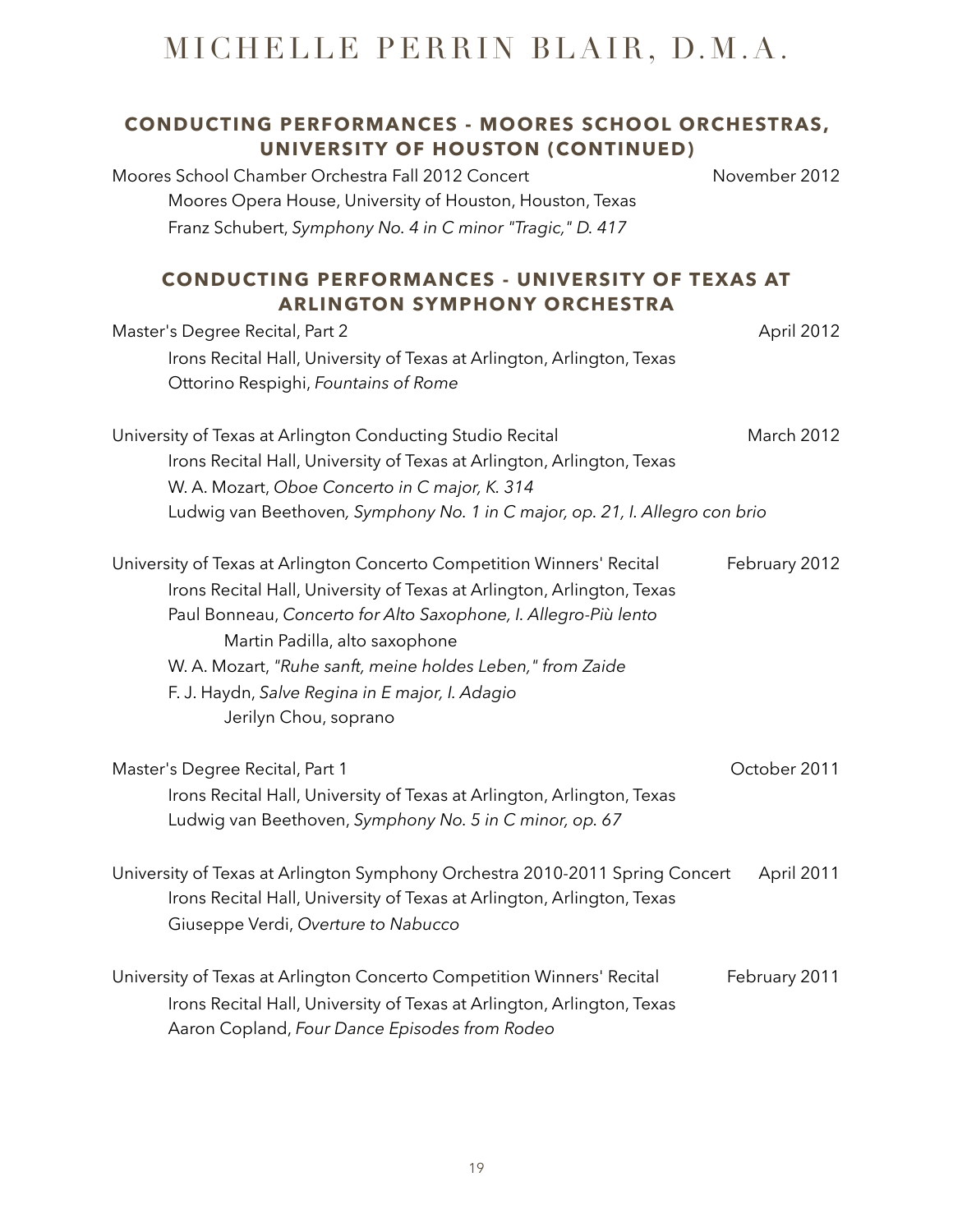### **CONDUCTING PERFORMANCES - UNIVERSITY OF TEXAS AT ARLINGTON SYMPHONY ORCHESTRA (CONTINUED)**

| University of Texas at Arlington Symphony Orchestra 2010 Winter Concert<br>Irons Recital Hall, University of Texas at Arlington, Arlington, Texas<br>W. A. Mozart, Overture to Die Entführung aus dem Serail, K. 384  | December 2010 |
|-----------------------------------------------------------------------------------------------------------------------------------------------------------------------------------------------------------------------|---------------|
| University of Texas at Arlington Faculty and Friends Chamber Concert<br>Irons Recital Hall, University of Texas at Arlington, Arlington, Texas<br>Felix Mendelssohn, Hebrides Overture, op. 26                        | October 2010  |
| <b>CONDUCTING PERFORMANCES - SOUTHWESTERN UNIVERSITY</b>                                                                                                                                                              |               |
| Southwestern University Advanced Choral Conducting Final Exam Concert<br>Lois Perkins Chapel, Southwestern University, Georgetown, Texas<br>Andreas Hammerschmidt, Heilig its der Herr                                | April 2009    |
| Southwestern University Wind Ensemble 2008-2009 Season Finale Concert<br>Alma Thomas Theatre, Southwestern University, Georgetown, Texas<br>Richard Wagner, Trauersinfonie                                            | April 2009    |
| Southwestern University Wind Ensemble Winter 2008 Concert<br>Alma Thomas Theatre, Southwestern University, Georgetown, Texas<br>W. A. Mozart/Slocum, Overture to Le nozze di Figaro                                   | December 2008 |
| Southwestern University Candlelight Service<br>Lois Perkins Chapel, Southwestern University, Georgetown, Texas<br>Morten Lauridsen/Dackow, O Magnum Mysterium<br>Southwestern University Chorale and String Orchestra | December 2008 |
| Southwestern University Symphony Orchestra 2008-2009 Concert<br>Alma Thomas Theatre, Southwestern University, Georgetown, Texas<br>Felix Mendelssohn, Overture to Heimkehr aus der Fremde                             | November 2008 |
| Southwestern University String Orchestra 2007-2008 Concert<br>Alma Thomas Theatre, Southwestern University, Georgetown, Texas<br>Edvard Grieg, St. Paul Suite, III. Intermezzo                                        | April 2008    |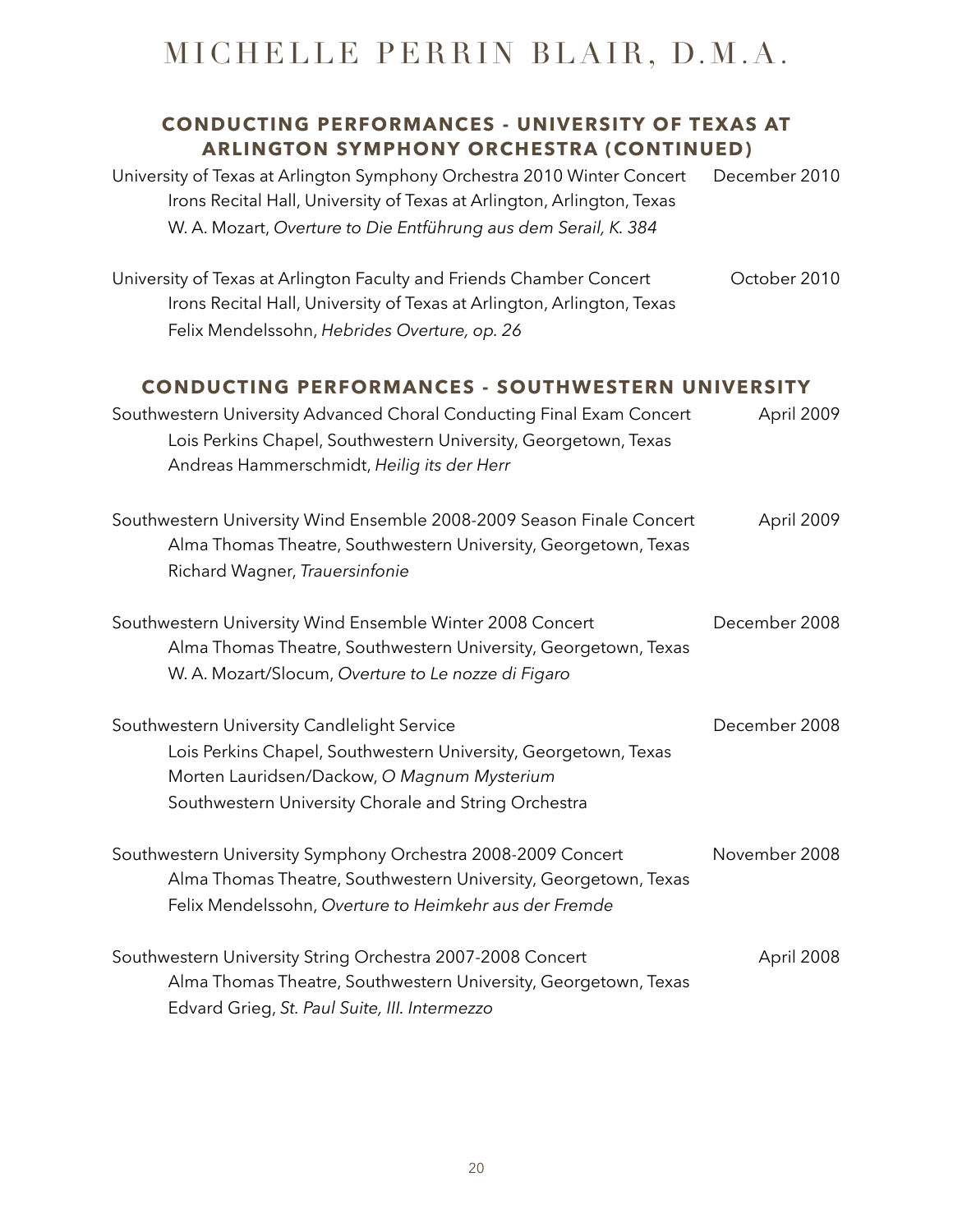| <b>CONDUCTING PERFORMANCES - COMMUNITY ORCHESTRAS</b>                                                                                                                                                                                                                                                                             |               |
|-----------------------------------------------------------------------------------------------------------------------------------------------------------------------------------------------------------------------------------------------------------------------------------------------------------------------------------|---------------|
| Houston Heights Orchestra People's Choice Concert<br>Resurrection Metropolitan Community Church, Houston, Texas<br>Richard Strauss, Also sprach Zarathustra (opening)<br>W. A. Mozart, Overture to Le nozze di Figaro<br>Hector Berlioz, Symphonie Fantastique, IV. Marche au supplice<br>John Williams, Tribute to John Williams | June 2014     |
| Houston Heights Orchestra First Spring 2013 Concert<br>First Baptist Church, Houston, Texas<br>Paul Dukas, Fanfare from La Peri                                                                                                                                                                                                   | April 2013    |
| Houston Serenade Project Winter 2013 Concert<br>Iglesia Episcopal San Mateo, Houston, Texas<br>Ermanno Wolf-Ferrari, Sinfonia da Camera                                                                                                                                                                                           | January 2013  |
| All Saints Cultural Arts Series Houston Heights Orchestra Chamber Concert<br>All Saints Catholic Church, Houston, Texas<br>Antonín Dvořák, Serenade for Winds in D minor, op. 44                                                                                                                                                  | January 2013  |
| Houston Heights Orchestra "A Thorn Between Two Roses"<br>Resurrection Metropolitan Community Church, Houston, Texas<br>Gioacchino Rossini, Overture to L'italiana in Algeri                                                                                                                                                       | December 2012 |
| Houston Heights Orchestra "Dvořák in Concert"<br>Resurrection Metropolitan Community Church, Houston, Texas<br>Antonín Dvořák, Serenade for Winds in D minor, op. 44                                                                                                                                                              | October 2012  |
| Houston Serenade Project Summer 2012 Concert<br>Iglesia Episcopal San Matteo, Houston, Texas<br>Igor Stravinsky, Octet for Wind Instruments                                                                                                                                                                                       | June 2012     |
| Austin Civic Orchestra & Southwestern University String Orchestra Concert<br>Alma Thomas Theatre, Southwestern University, Georgetown, Texas<br>Edvard Grieg, Holberg Suite, op. 40                                                                                                                                               | February 2010 |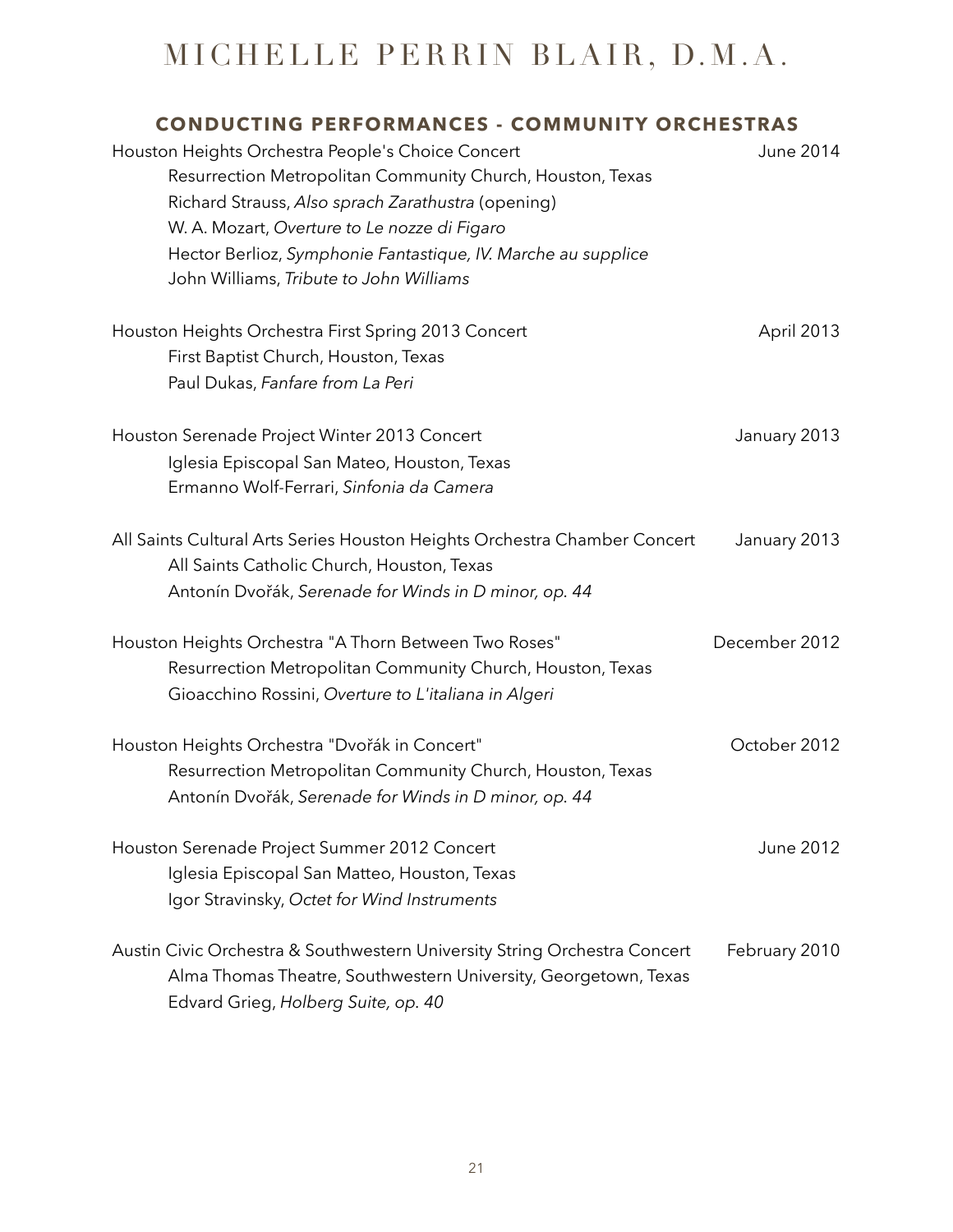### **CONDUCTING PERFORMANCES - COMMUNITY ORCHESTRAS (CONTINUED)**

| University of Texas Waltz Ball (Austin Civic Orchestra)                                                                                                                         | October 2009      |
|---------------------------------------------------------------------------------------------------------------------------------------------------------------------------------|-------------------|
| Texas Ballroom, University of Texas, Austin, Texas                                                                                                                              |                   |
| Leroy Anderson, Belle of the Ball, Blue Tango, Jazz Legato, Sandpaper Ballet, Serenata                                                                                          |                   |
| Franz Lehar, Gold and Silver Waltz, Waltzes from "The Merry Widow"                                                                                                              |                   |
| Eduard Strauss, Ban Frei Polka                                                                                                                                                  |                   |
| Johann Strauss, Jr. Auf der Jagd, Blue Danube Waltz, Emperor Waltz,<br>Frühlingsstimmen, Geschichten aus dem Wiener Wald, Rosen aus dem Suden, Walzer,<br>Tritsch-Tratsch Polka |                   |
| Johann Strauss Sr. Radetzky March                                                                                                                                               |                   |
| Pyotr Ilyich Tchaikovsky, Waltz from Dornröschen                                                                                                                                |                   |
| Angel Villoldo, El Choclo Tango                                                                                                                                                 |                   |
| Austin Civic Orchestra 2009 Pops Orchestra Concert                                                                                                                              | June 2009         |
| Zilker Park, Austin, Texas                                                                                                                                                      |                   |
| Gioacchino Rossini, Overture to Il Barbiere di Siviglia                                                                                                                         |                   |
| Austin Civic Orchestra Pearl Amster Concerto Festival Concert 2009                                                                                                              | <b>March 2009</b> |
| Church at Canyon Creek, Austin, Texas                                                                                                                                           |                   |
| Richard Wagner, Overture to Die Meistersinger                                                                                                                                   |                   |
| <b>VIOLIN PERFORMANCES - ENSEMBLES</b>                                                                                                                                          |                   |
| Revival Theatre Company Pit Orchestra                                                                                                                                           | 2018-2020         |
| Coe College Faculty String Quintet<br>Violin II                                                                                                                                 | 2017-2020         |
| Leipzig Academic Orchestra (quest performer)<br>Gewandhaus, Leipzig, Germany                                                                                                    | November 2014     |
| Ludwig van Beethoven, Symphony No. 9;                                                                                                                                           |                   |
| Igor Stravinsky, Firebird Suite                                                                                                                                                 |                   |
| Moores School Opera Orchestra                                                                                                                                                   | 2014-2015         |
| Moores School Symphony Orchestra                                                                                                                                                | 2012-2015         |
| Houston Heights Orchestra                                                                                                                                                       | 2012-2013         |
| Assistant Concertmaster & Principal Violin II                                                                                                                                   |                   |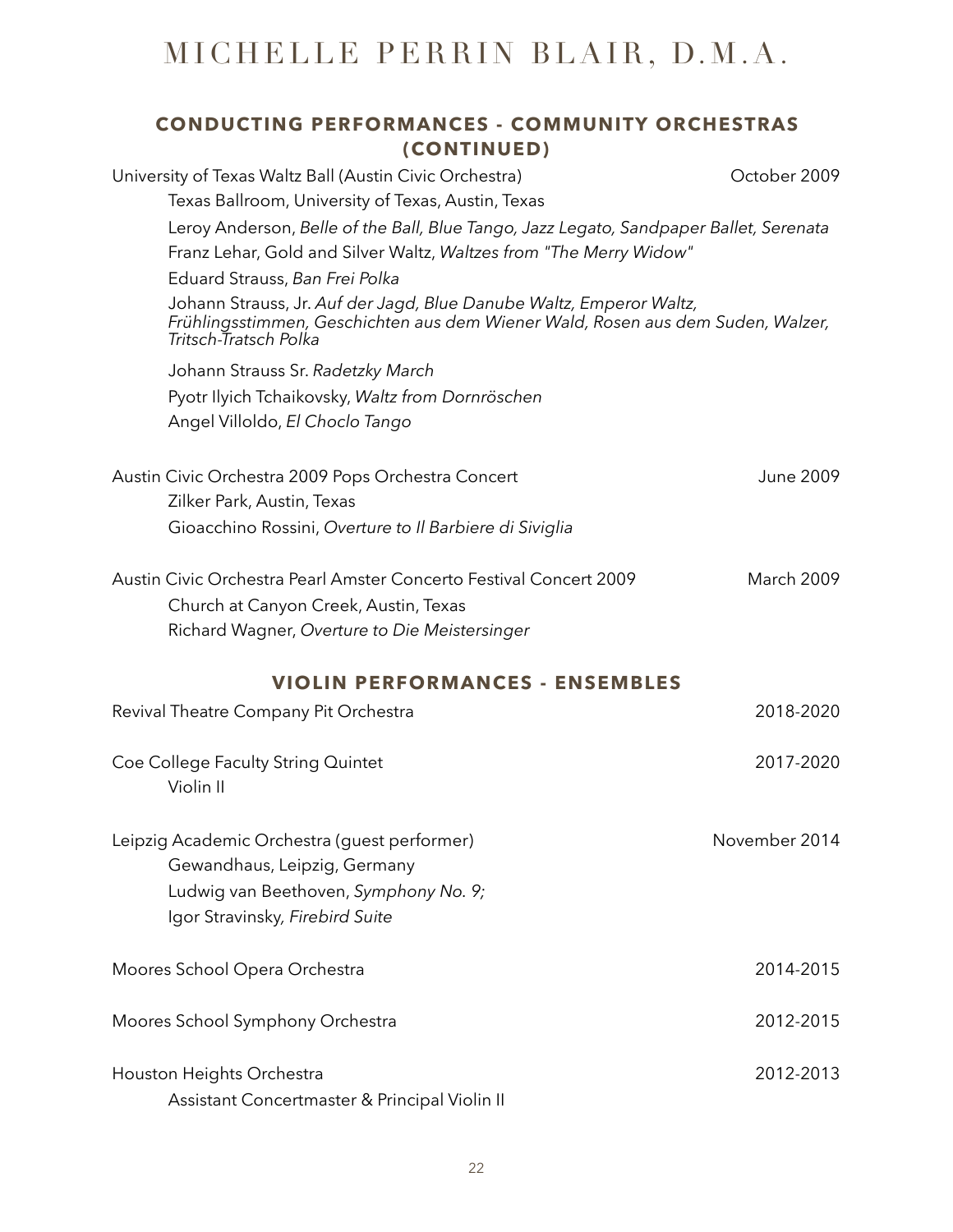| <b>VIOLIN PERFORMANCES - ENSEMBLES (CONTINUED)</b>                                                                                                                                                                                                                                                                |               |
|-------------------------------------------------------------------------------------------------------------------------------------------------------------------------------------------------------------------------------------------------------------------------------------------------------------------|---------------|
| University of Texas at Arlington Symphony Orchestra<br>Assistant Concertmaster & Principal Violin II                                                                                                                                                                                                              | 2010-2012     |
| Austin Civic Orchestra                                                                                                                                                                                                                                                                                            | 2009-2010     |
| Sewanee Summer Music Festival Orchestra                                                                                                                                                                                                                                                                           | Summer 2008   |
| Southwestern University Orchestra<br>Assistant Concertmaster & Principal Violin II                                                                                                                                                                                                                                | 2005-2009     |
| American Festival for the Arts Orchestra<br>Concertmaster                                                                                                                                                                                                                                                         | Summer 2004   |
| <b>VIOLIN PERFORMANCES - SOLO &amp; CHAMBER</b><br>Coe College Faculty String Quintet Chamber Music Recital & Tour<br>Daehler-Kitchin Auditorium, Coe College, Cedar Rapids, Iowa<br>West and City High Schools, Iowa City, Iowa<br>Antonín Dvořák, String Quintet No. 2 in G major, Op. 77, I. Allegro con fuoco | December 2018 |
| Coe College Faculty String Quintet Chamber Music Recital & Tour<br>Daehler-Kitchin Auditorium, Coe College, Cedar Rapids, Iowa<br>Jefferson and Kennedy High Schools, Cedar Rapids, Iowa<br>Antonín Dvořák, Serenade for Strings in E major, Op. 22, I. Moderato                                                  | December 2017 |
| Coe College Faculty String Quintet Chamber Music Recital & Tour<br>Daehler-Kitchin Auditorium, Coe College, Cedar Rapids, Iowa<br>Jefferson and Washington High Schools, Cedar Rapids, Iowa<br>Franz Schubert, Piano Quintet in A major ("Trout"), D. 667, IV. Andantino                                          | April 2017    |
| Coe College Department of Music Faculty Recital<br>Daehler-Kitchin Auditorium, Coe College, Cedar Rapids, Iowa<br>Béla Bartók, Selections from 44 for Duos for 2 Violins, Sz. 98<br>Beth Hoffman, second violin                                                                                                   | February 2016 |
| Violin Studio Recital<br>Fine Arts 309, University of Texas at Arlington, Arlington, Texas<br>Serge Prokofiev, Sonata for Solo Violin in D, op. 115                                                                                                                                                               | May 2012      |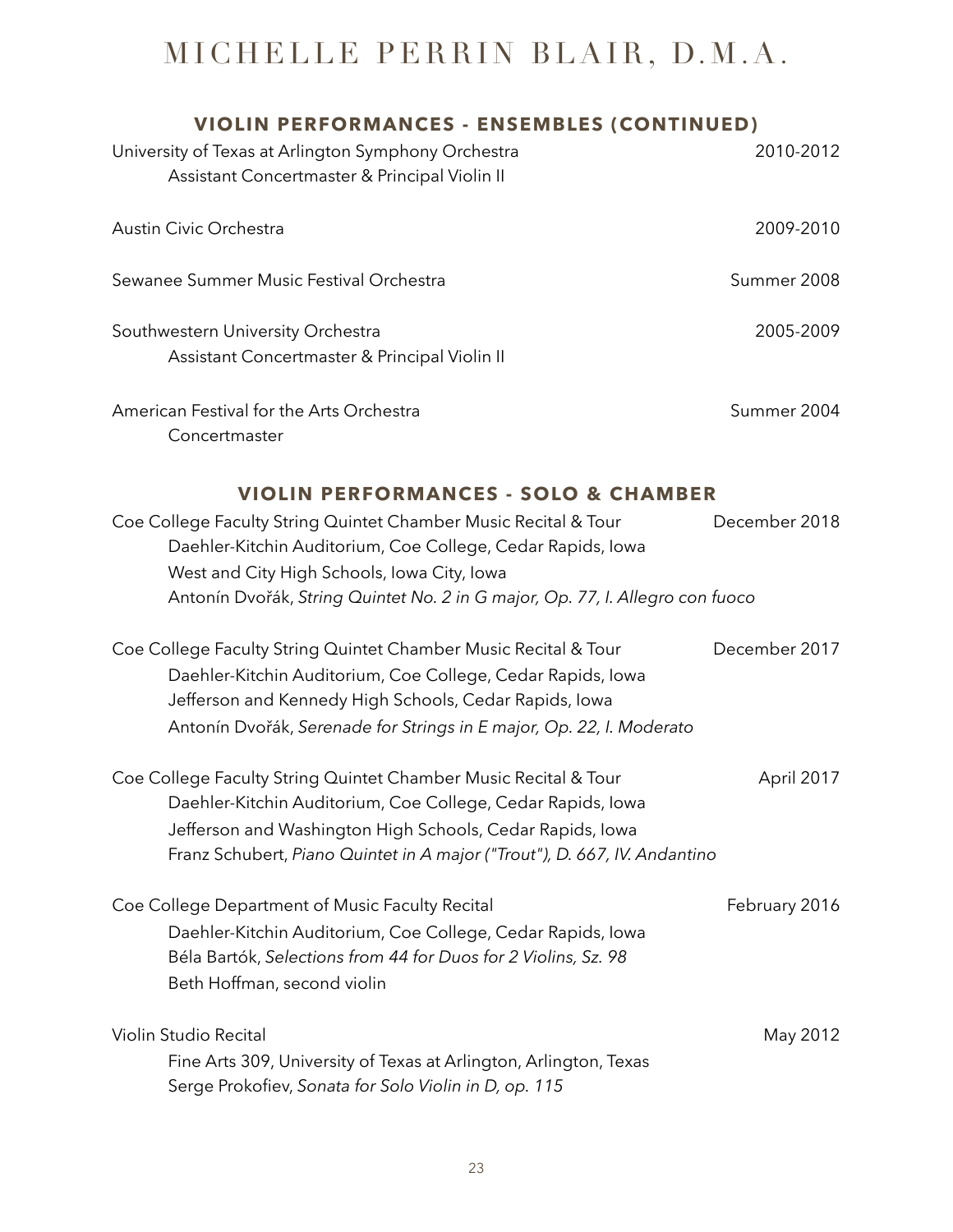### **VIOLIN PERFORMANCES - SOLO & CHAMBER (CONTINUED)**

Senior Violin Recital May 2009 Alma Thomas Theatre, Southwestern University, Georgetown, Texas J. S. Bach, *Sonata No. 1 in G minor, II. Fuga* Samuel Barber, *Violin Concerto, op. 14, I. Allegro* César Franck, *Sonata in A major for Violin and Piano* Dr. Kiyoshi Tamagawa, piano

Junior Violin Recital **April 2008** 

Caldwell-Carvey Foyer, Southwestern University, Georgetown, Texas Serge Prokofiev, *Violin Concerto No. 2 in G minor, op. 63, I. Allegro moderato* W. A. Mozart, *Adagio in E major* Edvard Grieg, *Sonata in C minor, op. 45* David Utterback, piano

Sophomore Violin Recital November 2007

Caldwell-Carvey Foyer, Southwestern University, Georgetown, Texas Dmitri Kabalevsky, *Violin Concerto in C major, op. 48, I. Allegro motto e con brio* W. A. Mozart, *Violin Sonata No. 21 in E minor* Bedřich Smetana, *Aus der Heimat* David Utterback, piano

### **ADDITIONAL CONDUCTING STUDIES**

INTERNATIONAL WOMEN'S CONDUCTING WORKSHOP — WINTER 2018 New York, New York Faculty: Janna Hymes

THE PIERRE MONTEUX SCHOOL — SUMMER 2012

Hancock, Maine Faculty: Michael Jinbo

### MICHIGAN CONDUCTING INSTITUTE — SUMMER 2011

Holland, Michigan Faculty: Neil Varon, Johannes Muller-Stosch, Gabe Southard, David Leung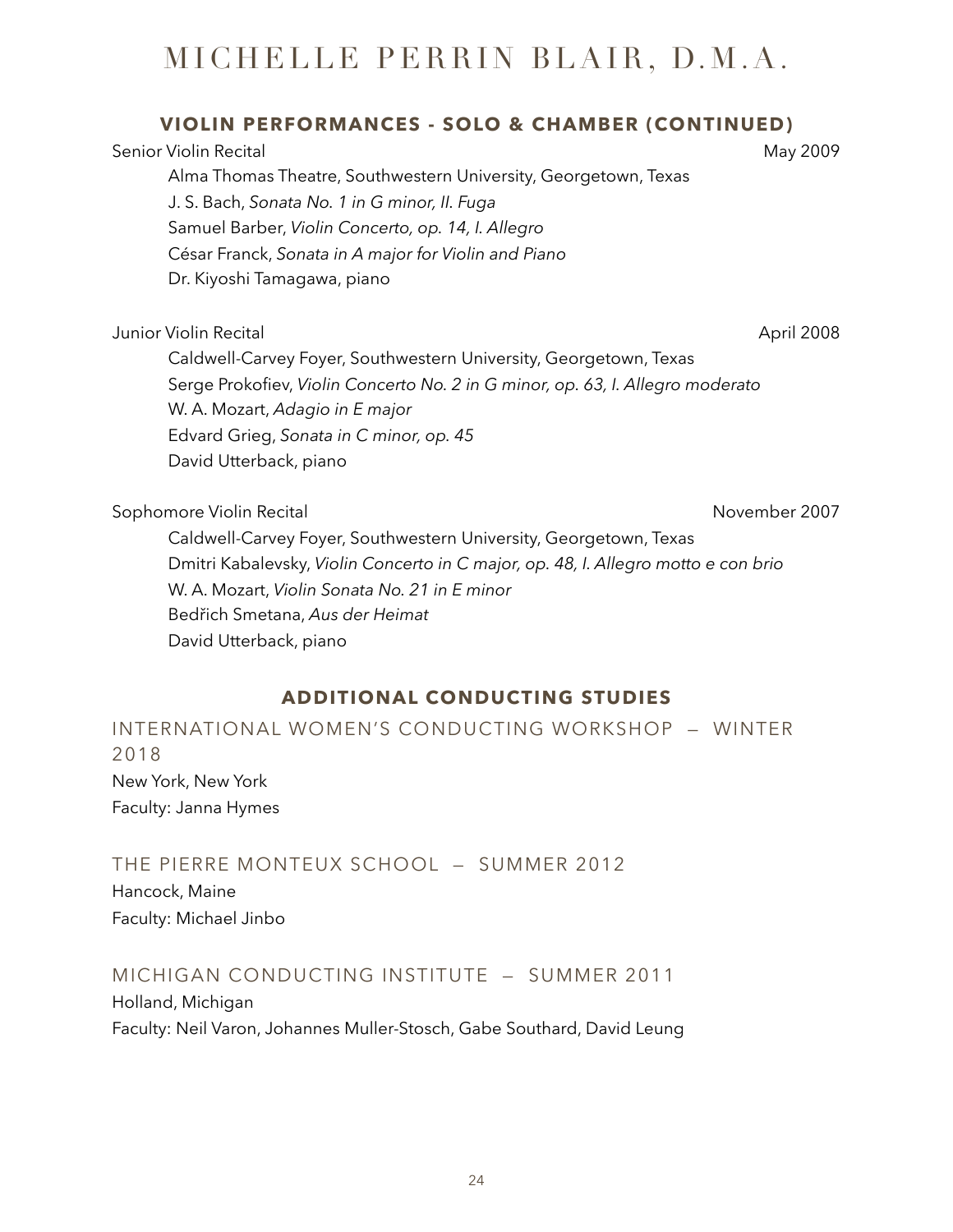### **ADDITIONAL CONDUCTING STUDIES (CONTINUED)**

JUILLIARD CONDUCTING WORKSHOP FOR MUSIC EDUCATORS — SUMMER 2010 New York, New York Faculty: Virginia Allen, James Smith, George Stelluto

#### CONDUCTORS INSTITUTE AT THE UNIVERSITY OF SOUTH CAROLINA — SUMMER 2010

Columbia, South Carolina Faculty: Donald Portnoy, Paul Vermel, Samuel Jones, Libby Larsen, Peter Jaffe, Dick Goodwin

#### ADVANCED CHORAL CONDUCTING — SPRING 2009

Southwestern University, Georgetown, Texas Faculty: Dr. Kenny Sheppard

#### **VIOLIN STUDIES**

MR. ANDRZEJ GRABIEC — 2012-2014 University of Houston, Houston, Texas

DR. MARTHA WALVOORD — 2010-2012 University of Texas at Arlington, Arlington, Texas

DR. ERI LEE LAM — 2005-2009 Southwestern University, Georgetown, Texas

MS. RODICA GONZALEZ — 2001-2005 Houston Symphony Orchestra, Houston, Texas

#### **RESEARCH PRESENTATIONS**

"Frederick Stock, Richard Strauss, and the Chicago Symphony Orchestra (1895-1942)" 2015 Doctoral Lecture Recital University of Houston, Winston Band Complex, Houston, Texas

"Three to One: A Performance Practice Approach to Tempo in Classical Minuets" 2014 University of Houston Graduate Performance Practice Seminar Moores School of Music Library, Houston, Texas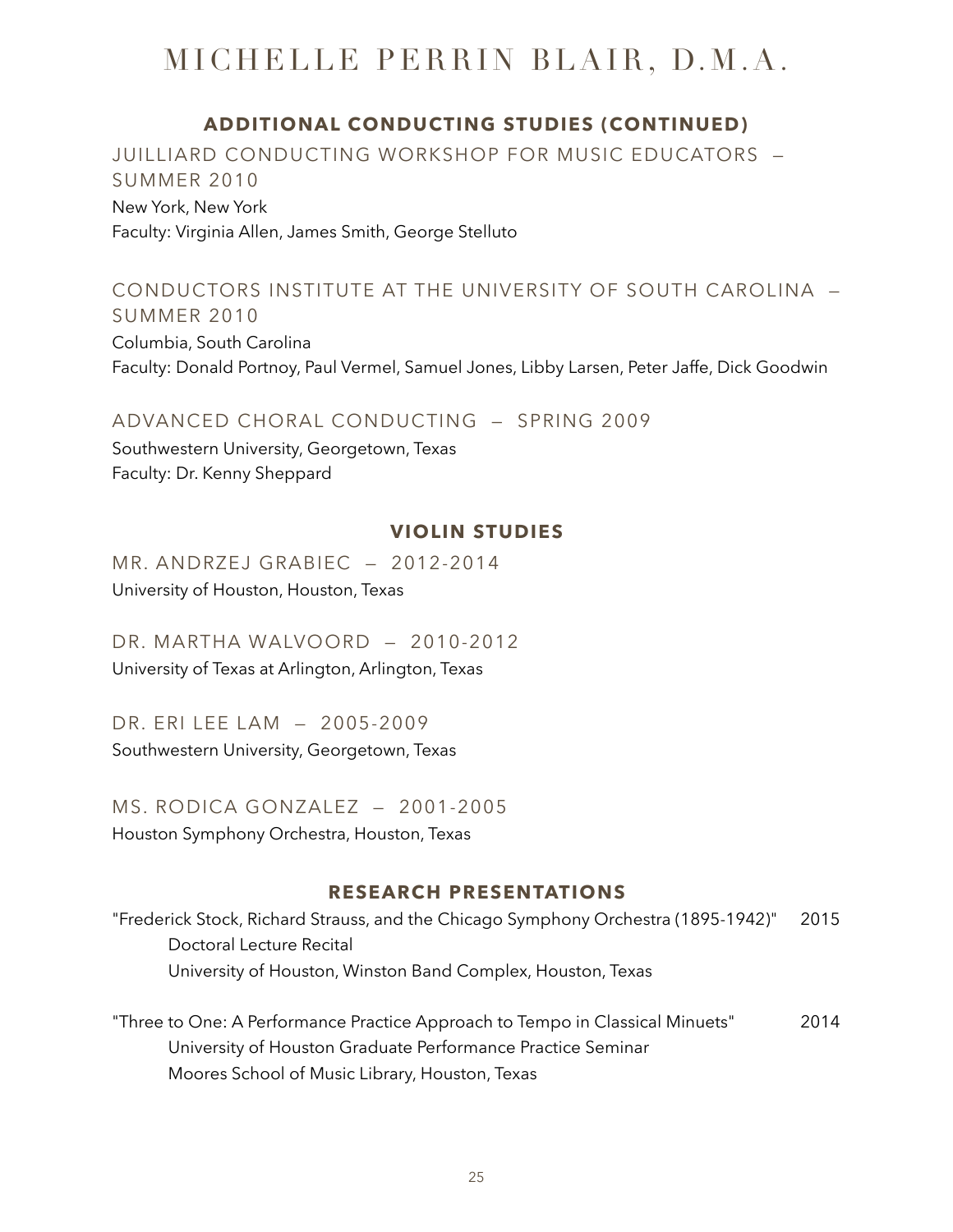### **RESEARCH PRESENTATIONS (CONTINUED)**

| "Programming Trends in Symphonic Music at the Gewandhaus (1800-1847):<br>How Felix Mendelssohn Contributed to the Development of the Musical Canon"<br>University of Houston Graduate Mendelssohns Seminar<br>Moores School of Music Library, Houston, Texas                         | 2013 |
|--------------------------------------------------------------------------------------------------------------------------------------------------------------------------------------------------------------------------------------------------------------------------------------|------|
| "Shostakovich's Use of Passacaglia in his Third, Sixth, and Tenth String Quartets"<br>University of Houston Graduate Shostakovich String Quartet Seminar<br>Moores School of Music 105, Houston, Texas                                                                               | 2012 |
| "Rhetoric in German Baroque Music: A Comparison of Three Interpretations of the<br>Prelude to Bach's Sonata No. 1 for Solo Violin in G minor, BWV 1001"<br>University of Texas at Arlington Violin Studio Class<br>Fine Arts 309, University of Texas at Arlington, Arlington, Texas | 2012 |
| "Music She Wrote: An Investigation of Renaissance and Baroque Female Composers<br>in College Music History Resources"<br>University of Texas at Arlington Graduate Research Poster Session<br>Fine Arts 309, University of Texas at Arlington, Arlington, Texas                      | 2011 |
| "The Late Schumann: Sechs Gedichte von N. Lenau und Requiem, Op. 90"<br>Southwestern University Undergraduate Research Symposium<br>Southwestern University, Georgetown, Texas                                                                                                       | 2009 |
| "The Music of Roman Ritual"<br>Southwestern University Undergraduate Research Symposium<br>Southwestern University, Georgetown, Texas                                                                                                                                                | 2008 |
| "Aspects of Violin Performance Practice in the Biber 'Mystery Sonatas'"<br>Southwestern University Colloquium of Music Scholars<br>Caldwell-Carvey Foyer, Southwestern University, Georgetown, Texas                                                                                 | 2008 |

### **MEDIA APPEARANCES**

| The Gazette                                                                  | July 2020 |
|------------------------------------------------------------------------------|-----------|
| Cedar Rapids, Iowa                                                           |           |
| "Conducting A Win": Feature piece and interview regarding American Prize win |           |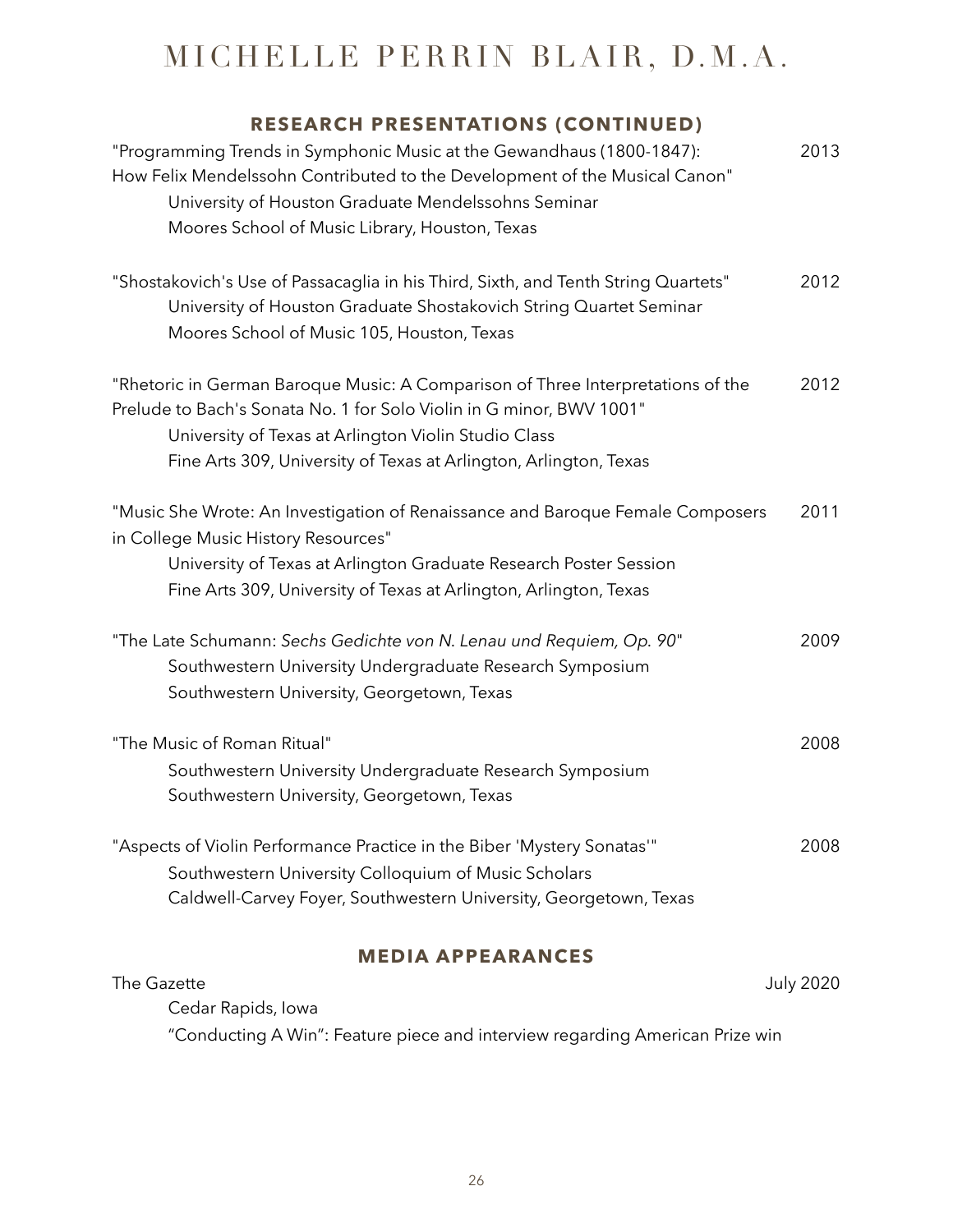| <b>MEDIA APPEARANCES (CONTINUED)</b>                             |                  |
|------------------------------------------------------------------|------------------|
| 9.2 KCRG                                                         | February 2020    |
| The Paramount Theatre, Cedar Rapids, Iowa                        |                  |
| Interview and televised broadcast of live concert performance:   |                  |
| With the Metropolitan Orchestra Festival                         |                  |
| The Gazette                                                      | September 2019   |
| Cedar Rapids, Iowa                                               |                  |
| Newspaper promotional about concert event                        |                  |
| With Premier Chamber Orchestra                                   |                  |
| The Daffodil Perspective (Planet of Sound)                       | January 2019     |
| Radio broadcast of "Daughters of Earth" album                    |                  |
| With Durward Contemporary Music Chamber Ensemble                 |                  |
| The Gazette                                                      | November 2018    |
| Cedar Rapids, Iowa                                               |                  |
| Newspaper review about Sunday in the Park with George production |                  |
| With Revival Theatre Company                                     |                  |
| The Gazette                                                      | March 2018       |
| Cedar Rapids, Iowa                                               |                  |
| Newspaper review about Ragtime production                        |                  |
| With Revival Theatre Company                                     |                  |
| The Gazette                                                      | <b>June 2017</b> |
| Cedar Rapids, Iowa                                               |                  |
| Newspaper review about Victor/Victoria production                |                  |
| With Revival Theatre Company                                     |                  |
| 9.2 KCRG                                                         | January 2017     |
| The Paramount Theatre, Cedar Rapids, Iowa                        |                  |
| Interview and televised broadcast of live concert performance:   |                  |
| With the Metropolitan Orchestra Festival                         |                  |
| The Gazette                                                      | November 2016    |
| Cedar Rapids, Iowa                                               |                  |
| Newspaper review about Evita production                          |                  |
| With Revival Theatre Company                                     |                  |